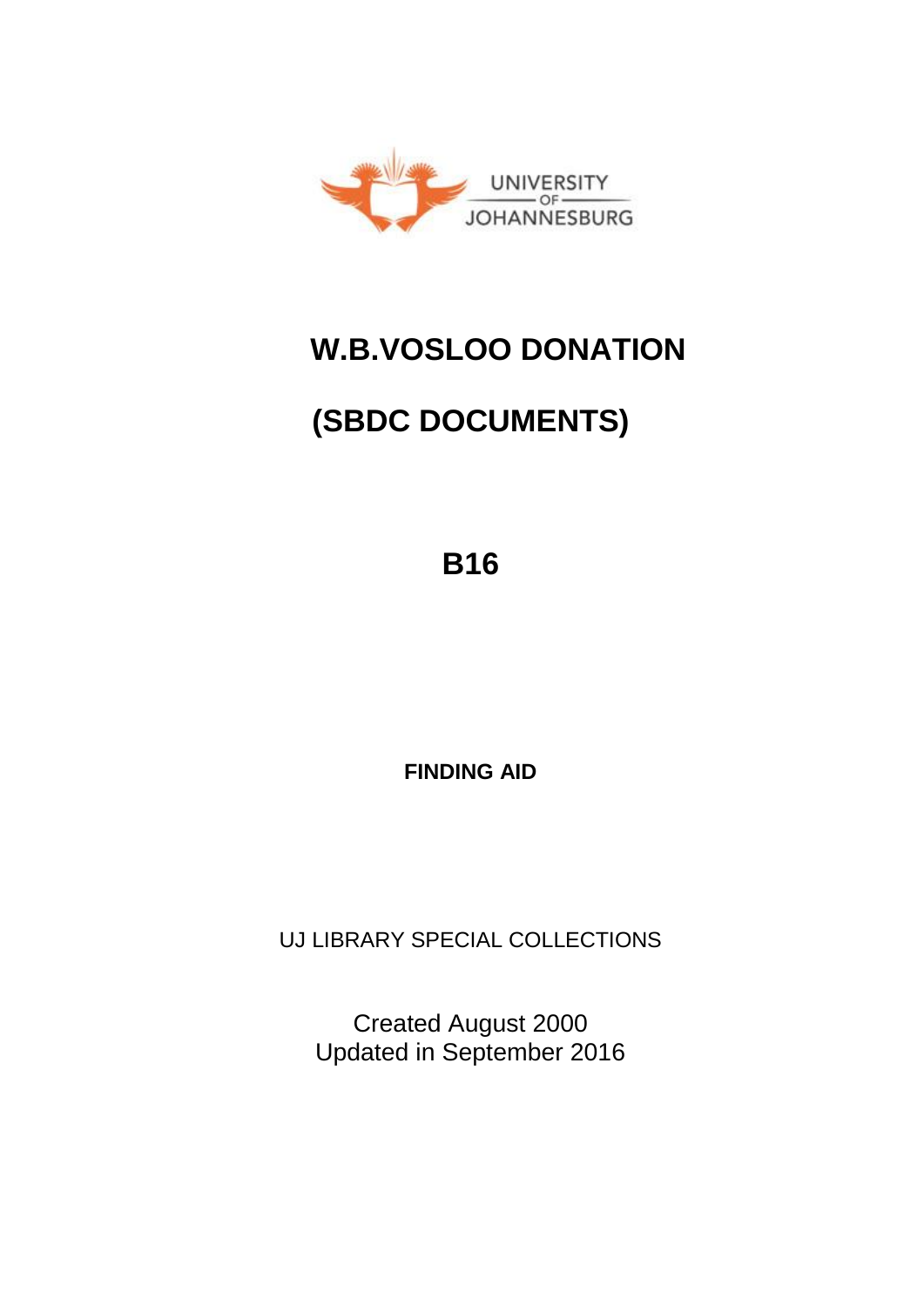## **Short biography of Dr W.B. Vosloo, 1934-**

Willem Benjamin Vosloo was born on 4 November 1934 in the Empangeni District, Natal. He matriculates at Vryheid and completes his Bachelors'- and Masters Degree, both *cum laude*, at the University of Pretoria, majoring in Political Studies and Economy. In 1965 he obtains his Ph.D. at Cornell University, Ithaca, N.Y.

#### **Work Experience:**

- 1954-1955: Administrative Assistant, Deeds Office Pretoria
- 1956: Professional Officer, Department of Trade and Industry, Pretoria
- 1957-1962: Lecturer, Department of Political Science and Public Administration, University of South Africa
- 1963 Teaching Assistant, Department of Government, Cornell University, USA
- 1964-1965: Research Assistant, School of Business and Public Administration, Cornell University, USA
- 1966-1967: Senior Lecturer and Head of Department of Political Science and Public Administration, University of Stellenbosch
- 1968-1981: Professor and Head of Department of Political Science and Public Administration, University of Stellenbosch
- 1981-1995: Managing Director (Chief Executive) Small Business Development Corporation Limited

On his return to South Africa after 1965, Dr. Vosloo applied himself to the reformation process in the political, educational and economic arenas in the country. He became Professor and Head of the Department of Political Studies and Public Administration at the University of Stellenbosch. He served, inter alia, on two leading Commissions of Inquiry: the Erika Theron Commission on Constitutional Reformation and the De Lange Commission on the Restructuring of Education. He is the author of many publications on Management, Political Science and Development Economics. He is a founder member of the Political Association of South Africa, the South African Institute for Political Administration and the South African Institute for International Affairs. He received several academic awards and merit bursaries and delivered papers at various international conferences.

In 1981, Dr. Vosloo becomes the first Managing Director of the SBDC (Small Business Development Corporation). He received the following awards in recognition for his work:

- *Marketing Man of the Year* (1986),
- *Man of the Year* (Institute of Managing Consultants of South Africa, 1989),
- *Emeritus Citation for Business Leaders* (*Sunday Star*, 1990),
- *Personnel Man of the Year* (SA Institute of Personnel Managers, 1990),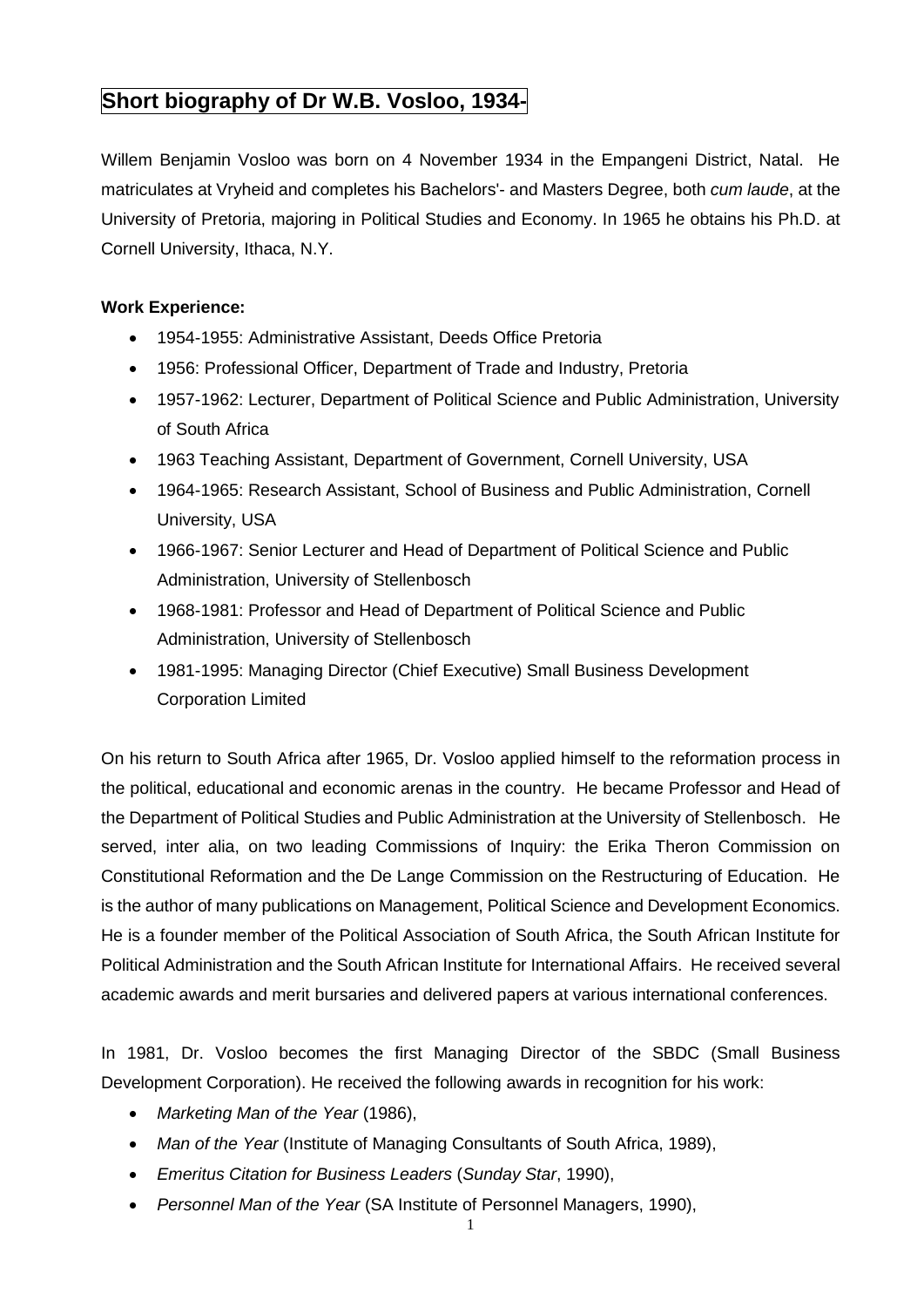- one of the *Business Times' Top Five Businessmen* (1993),
- one of the *21 Top Business Leaders in South Africa over two decades* (*Beeld*, 1995).
- In December 1995 he received an honorary doctorate from the University of Pretoria.

At the end of December 1995, Dr. Vosloo retired as Managing Director of the SBDC and served as the Corporation's special consultant for strategic policy until September 1996. Since then he became involved in export marketing in the USA, Canada, Europe and Asia. He obtained permanent resident status in Australia in the category "Distinguished Talents" and eventually became an Australian citizen in 2002. He is now retired and resides in North Wollongong, NSW.

<http://www.stellenboschwriters.com/vosloow.html>

## **Collection summary:**

**Collection title**: WB Vosloo SBDC (Small Business Development Corporation) documents

#### **Collection Number (Identifier):** B16

**Creator (Compiler, author)**: Dr WB Vosloo unless otherwise indicated

**Language**: Afrikaans & English

**Dates:** 1980's to early 1990's

**Physical description /extent:** 9 linear metres of archival boxes and/or ring folders, covering the almost eighteen years during which Dr Vosloo was the Head of the SBDC. The documents give a unique insight into the South African political economy during the 1980's – early 1990's. It is valuable research material for disciplines such as Political Studies, Economics and Historical Studies. The changing relationship between the SBDC and the State is, for example, well documented.

Apart from the official SBDC documents, such as correspondence, training programmes and publications, the donation includes Dr. Vosloo's speeches, 1986-1995, as well as material on the small business policy and climate in foreign countries, e.g. Europe, Australia and the USA.

**Access to collection:** No restrictions. In-Library use only. Contact the University of Johannesburg Library: Special Collections at Doornfontein Campus. <https://www.uj.ac.za/library/informationsources/special-collections/Pages/default.aspx>

Prior arrangements are not necessary before coming to the Library, however, patrons from out of town are encouraged to communicate with the Library in advance of their visits to ascertain availability of materials.

Photocopying/digital photography/scanning will be permitted only with the permission of the Manager, Special Collections by signing the appropriate form.

**Acquisition information**: The collection was donated to the Rand Afrikaans University (RAU) during June 2000 by Prof. Ben Vosloo before he immigrated to Australia.

**Historical note:** In 2005 RAU merged with VISTA University in Soweto and the Technikon Witwatersrand of Johannesburg to become the University of Johannesburg (UJ.)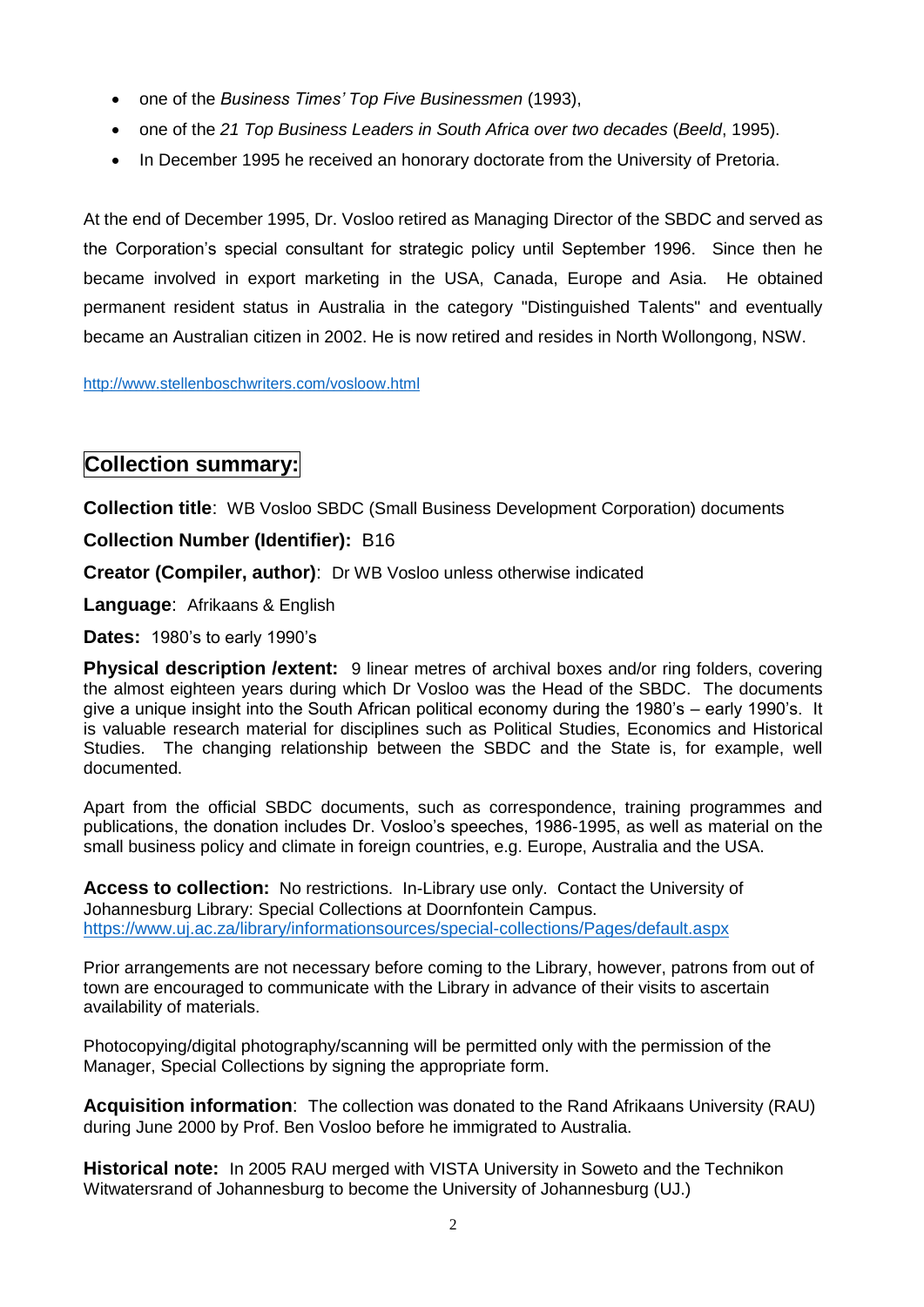#### **Summary of content:**

- 1. DR W.B. VOSLOO: PERSONAL FILES AND NOTES
- 1.11 Speeches by Dr Vosloo
- 2. THE SMALL BUSINESS DEVELOPMENT CORPORATION (SBDC)
- 2.1 Preamble to the founding of the SBDC
- 2.2 Founding of the SBDC
- 2.3. SBDC Ltd. Operating procedures and procedural rules
- *2.*4 The SBDC (1981-1996): Comments and documents
- 2.5 Legal Services
- 2.6 Reports
- 2.6.1 Internal
- 2.6.2 Published reports
- 2.7 Memoranda
- 2.8 Media releases
- 2.9 Conference papers
- 2.10 Video material
- 3 SBDC TRAINING PROGRAMMES
- 4 SBDC INFORMATION BANK
- 5 SBDC INFORMATION LEAFLETS
- 6 SBDC JOURNALS
- 7 SBDC AND THE GOVERNMENT
- 8 SBDC AND THE WORLD BANK
- 9. RESTRUCTURING OF THE SBDC
- 10. RESEARCH BY OTHER INSTITUTIONS
- 11 TRAINING BY OTHER INSTITUTIONS
- 12 CONFERENCES
- 13 EXPORT
- 14 SME POLICIES IN EUROPE
- 15 BACKGROUND DOCUMENTATION ON OTHER COUNTRIES

**Preferred citation**: UJSC (University of Johannesburg Special Collections) B16

**Compiler of inventory**: Updated by Ms Riette Zaaiman in September 2016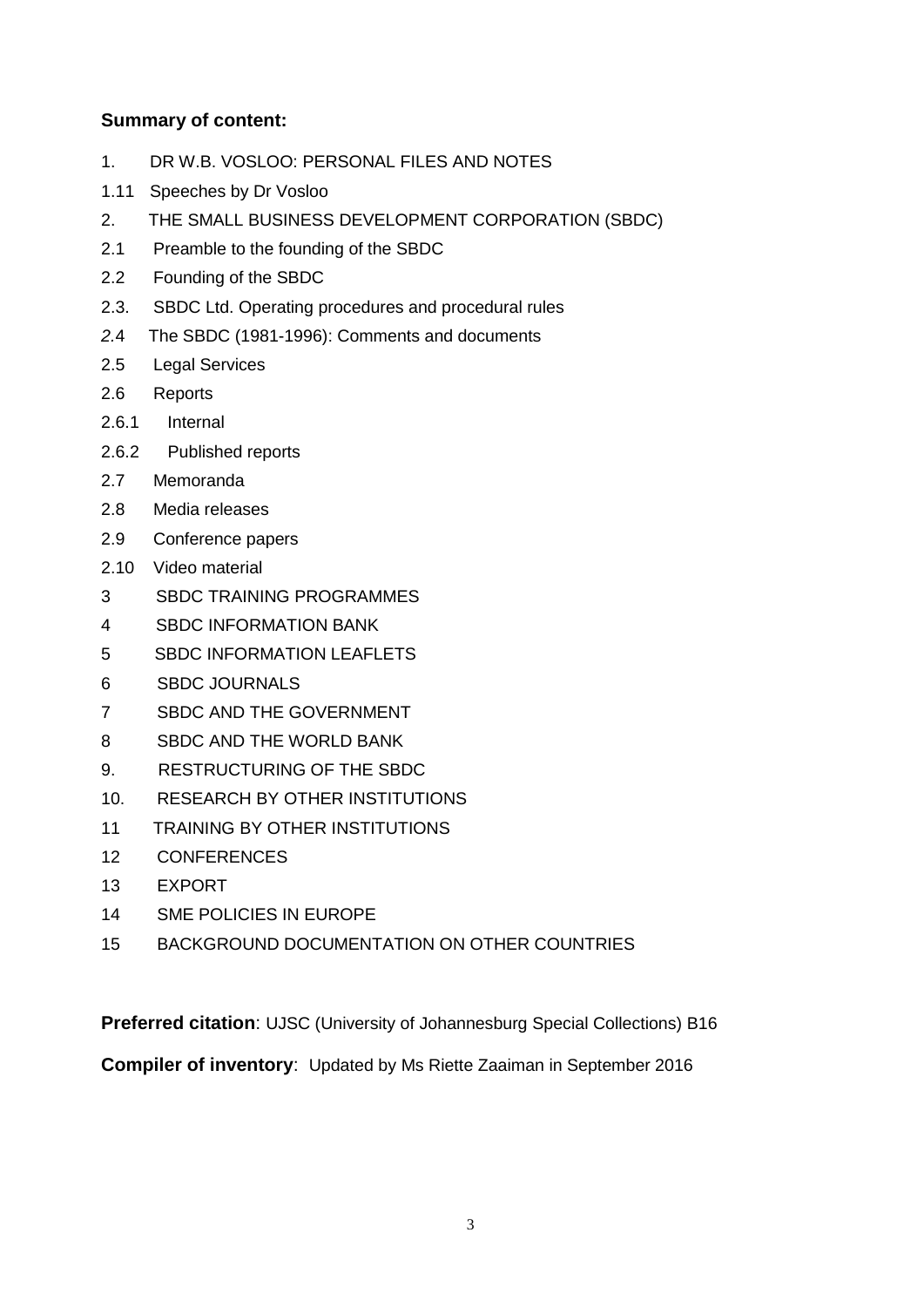| 1. DR. W.B. VOSLOO: PERSONAL FILES AND NOTES                                                                                                                                                                                                                                                                                                                                | <b>BOX</b>                                                                           |
|-----------------------------------------------------------------------------------------------------------------------------------------------------------------------------------------------------------------------------------------------------------------------------------------------------------------------------------------------------------------------------|--------------------------------------------------------------------------------------|
|                                                                                                                                                                                                                                                                                                                                                                             | 1                                                                                    |
| 1.2 Letter from the University of Pretoria (signed by the Dean: Faculty of Economic<br>and Management Sciences, Sieg Marx) re Honorary Doctorate                                                                                                                                                                                                                            | 1                                                                                    |
| 1.3 Ring-binder titled WB Vosloo<br>Report: The financial relationship between the SBDC and the State<br>[Afrikaans text]<br>Small Business Development Corporation: Annual report, 1992 [Afrikaans<br>text]<br>Report: The SBDC's financial needs [Afrikaans text]<br>Strictly confidential report: Projection of the SBDC's capital needs, 1992-<br>2000 [Afrikaans text] | 1                                                                                    |
|                                                                                                                                                                                                                                                                                                                                                                             | $\overline{2}$                                                                       |
| 1.5 Programs and information WBV overseas visit [Afrikaans text]                                                                                                                                                                                                                                                                                                            | 3                                                                                    |
|                                                                                                                                                                                                                                                                                                                                                                             | 3                                                                                    |
|                                                                                                                                                                                                                                                                                                                                                                             | 3                                                                                    |
| Awards<br>1<br>5<br>Decision-making abilities<br>6.5<br><b>Property Trust</b><br>7.4.1<br>8.1.3<br>9.4<br>Computers<br>9.5                                                                                                                                                                                                                                                  | 4<br>4<br>4<br>4<br>5<br>5<br>5<br><b>BOX</b>                                        |
| <b>1.9 Series Afrikaans files</b><br>1.9.2 Dr. WB Vosloo: personal [Afrikaans text]<br>1.9.2 Overseas press reports<br>1.9.3 Pension fund [empty]<br>1.9.4 Public administration [Afrikaans text]<br>1.9.5 Periodical and newspaper articles: WB Vosloo                                                                                                                     | 6A<br>6<br>6<br>6<br>6<br>6<br>$\overline{7}$                                        |
| 1.10 Series English files<br>1.10.2 Entrepreneurship/Entrepreneurs. Volume 1<br>1.10.3 Entrepreneurship/Entrepreneurs. Volume 2<br>1.10.5 Keys Model (NEM)<br>1.10.7 Quotes<br>1.10.8 SBDC Directors study tour: Russia, Malaysia, India<br>1.10.9 Script for videos on SBDC<br>1.10.10 Small business<br>1.10.11 Star Emeritus Citation 1990                               | 6A<br>$\overline{7}$<br>$\overline{7}$<br>8<br>8<br>6A<br>8<br>9<br>9<br>9<br>9<br>9 |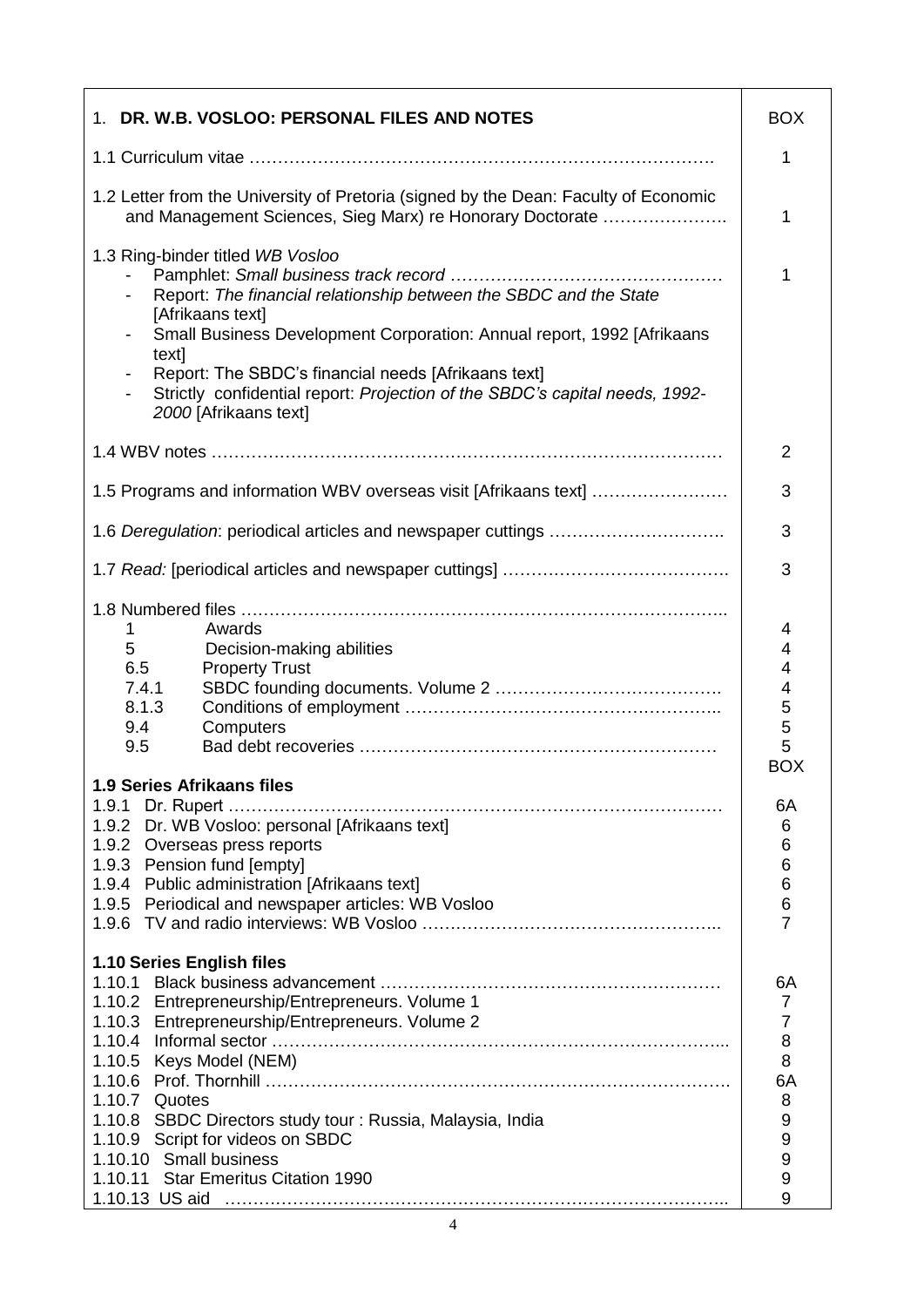| 1.11                       | FILES WITH SPEECHES BY WB VOSLOO                                                                                                                                                 |                  |
|----------------------------|----------------------------------------------------------------------------------------------------------------------------------------------------------------------------------|------------------|
| Speeches, 1986<br>21/01/86 | Address (Official opening of the Entrepreneurship Training and                                                                                                                   | <b>BOX</b>       |
|                            |                                                                                                                                                                                  | 10               |
| 20/02/86                   | Deregulation: progress with the elimination of regulations inhibiting<br>small business (Afrikaanse Sakekamer, Stellenbosch). [Afrikaans text]                                   | 10               |
| 26/02/86                   | Address by Jo Schwenke (East London Chamber of Commerce.<br><b>Annual General Meeting)</b>                                                                                       | 10               |
| 13/03/86                   | Manufacturing, jobs and capital: the role of the South African small<br>manufacturing business sector in the process of economic growth<br>(Manufacturing Management Convention) | 10               |
| 20/03/86                   | The role of small business in South Africa: its essence, historical<br>contributions and future perspectives (Institute for Futures Research,                                    | 10<br><b>BOX</b> |
| 24/04/86                   | The role of the SBDC with emergent entrepreneurs (SA Institute of<br>Chartered Secretaries and Administrators. Near East Branch)                                                 | 10               |
| 26/04/86                   | Paper (UCASA. Annual General Conference: Bloemfontein)                                                                                                                           | 10               |
| 22/05/86                   |                                                                                                                                                                                  | 10               |
| 07/07/86                   | Speech (NAFCOC. Annual Conference: 22 <sup>nd</sup> )                                                                                                                            | 10               |
| 01/08/86                   |                                                                                                                                                                                  | 10               |
| 08/08/86                   | Regionalism as approach to constitutional change (HSRC Symposium<br>on Regionalism: Possible Constitutional Option for SA) [Afrikaans text                                       | 10               |
| 12/08/86                   | Hindrances to small business development (Federation of South<br>African Rural Meat Dealers. Annual Congress: Johannesburg)                                                      | 10               |
| 16/09/86                   | Economic prospects for South Africa (SA Institute for                                                                                                                            |                  |
|                            |                                                                                                                                                                                  | 10               |
| 01/10/86                   | Small business development and the role of technology (RAU                                                                                                                       | 10               |
| 31/10/86                   | The contribution of small business as problem-solver for urban<br>unemployment crisis (REBSA Conference: Potchefstroom) [Afrikaans                                               | 10               |
| 05/11/86                   | Marketing in a changing Africa (Institute of Marketing Management.                                                                                                               | 10               |
| 14/11/86                   | The defusing of the unemployment crisis by a dynamic policy of urban<br>and small business development (Pietersburg Afrikaanse                                                   | <b>BOX</b><br>10 |
| 27/11/86                   | The aims and objectives of the Small Business Development                                                                                                                        | 10               |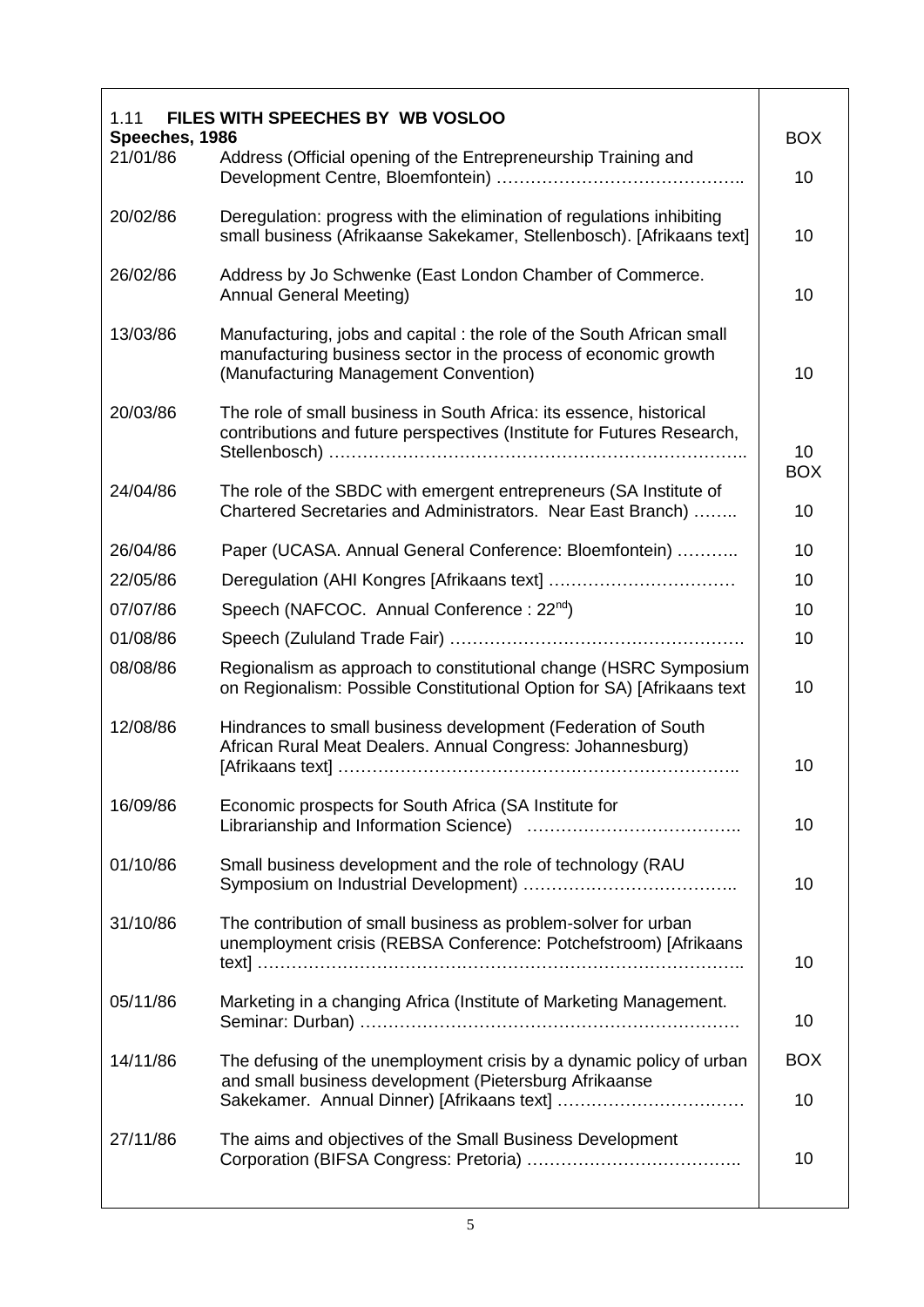| 09/12/86                  | The importance of small business entrepreneurship (Opening of                                                             | 10               |
|---------------------------|---------------------------------------------------------------------------------------------------------------------------|------------------|
| Speeches, 1987            |                                                                                                                           |                  |
| 23/03/87                  | The need for entrepreneurs in South Africa (Emergent Businessman                                                          | 11               |
| 31/03/87                  | The informal sector as a job creator in the new South Africa (Institute                                                   | 11               |
| May 87                    | Economic growth through entrepreneurship development (Economic                                                            | 11               |
| 18/05/87                  | The role of the SBDC in the development of small business<br>(Pharmaceutical Society of South Africa)                     | 11               |
| 24/06/87                  | The financial environment in South Africa today (South African<br>Institute for International Affairs)                    | 11               |
| 26/06/87                  | The need for entrepreneurs in SA (Bophuthatswana Chamber of                                                               | 11               |
| 04/07/87                  | Address (Official opening of the the SBDC's Eldo Mall, Eldorado Park)                                                     | 11<br><b>BOX</b> |
| 24/07/87                  | The need for entrepreneurs in South Africa (Damelin Management<br>School)                                                 | 11               |
| 29/07/87                  | The role of the SBDC in the development of small businesses (UOVS                                                         | 11               |
| 10/08/87                  | Speech (South African Federation of Meat Traders. Annual                                                                  | 11               |
| 17/09/87                  | Small business involvement in resolving unemployment                                                                      | 11               |
| 30/09/87                  | Development trends in public administration: problems and prospects                                                       | 11               |
| 28/10/87                  | Urban economic development and the small business sector (Institute                                                       | 11               |
| 13/11/87<br>Speeches 1988 | The Market, Bloemfontein (Opening of Bloemfontein Market)                                                                 | 11               |
| 02/02/88                  | Deregulation and the informal sector (Human Sciences Research                                                             | 12               |
| 01/03/88                  | SBDC's Most Improved Small Business Competition                                                                           | 12               |
| April 88                  | Address (Venda University. Graduation Ceremony)                                                                           | 12               |
| April 88                  | Concept notes for the State President on the development roll of the                                                      | 12               |
| Mei 88                    |                                                                                                                           | 12               |
| Junie 88                  | Small business development and the emergence of the black<br>entrepreneur (Chartered Accountants. National Congress: 8th) | 12               |
|                           |                                                                                                                           |                  |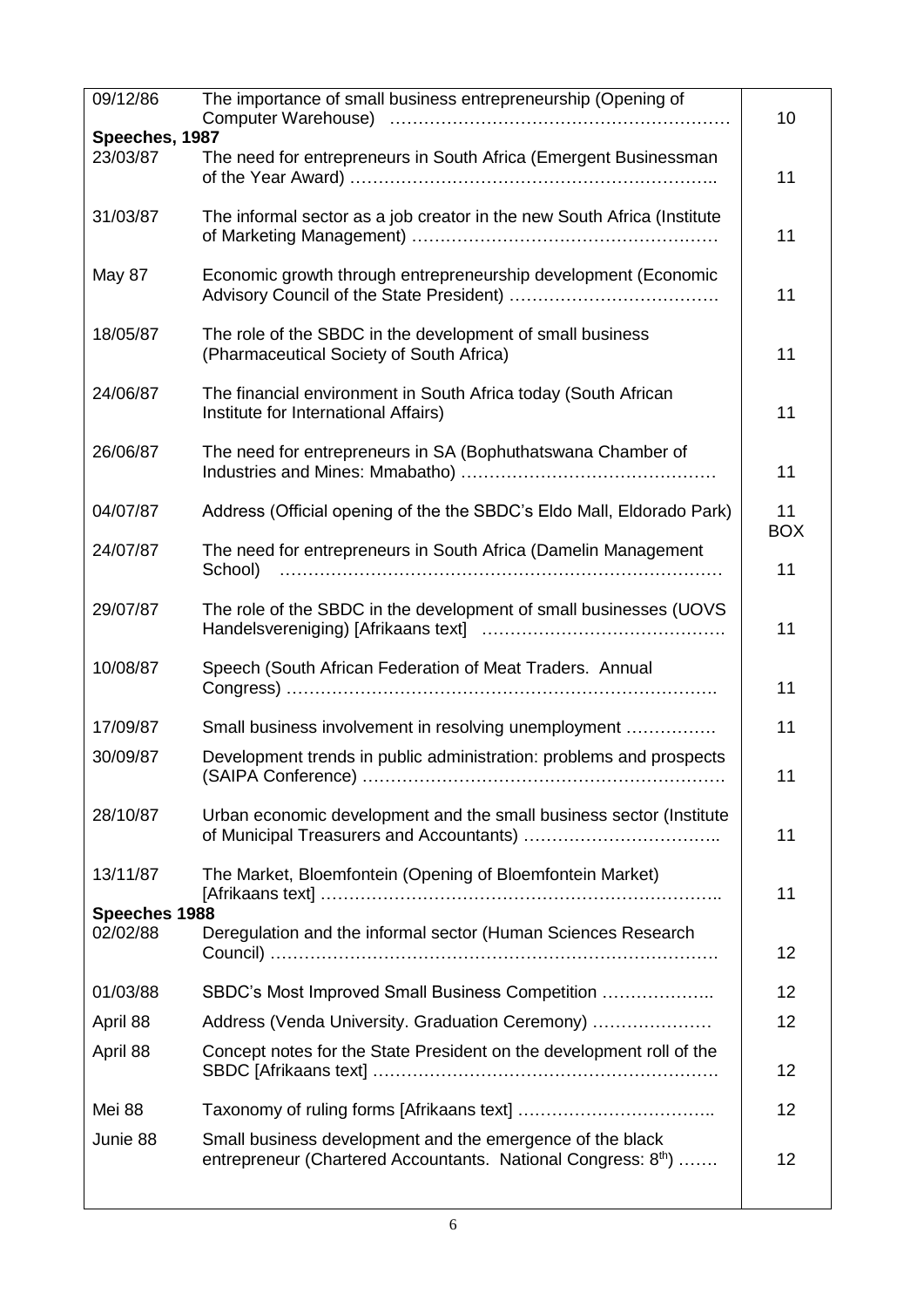| 03/08/88                  | Small business development and the emergence of the Black<br>entrepreneur (WITS University. Dept. of Business Economics.                           | <b>BOX</b>                    |
|---------------------------|----------------------------------------------------------------------------------------------------------------------------------------------------|-------------------------------|
|                           |                                                                                                                                                    | 12                            |
| 12/08/88                  | Entrepreneurship, innovation and the challenges facing the SA<br>economy: opening address (Designers and the Law Seminar:                          | 12                            |
| 23/08/88                  | Privatisation and small business: an opportunity for economic<br>development (RAU. Bureau for Continuing Education. Privatisation                  | 12                            |
| 24/08/88                  | The challenge of small business (Opening of Newcastle Industrial                                                                                   | 12                            |
| 30/08/88<br>30/08/88      | Speech on the opening of the Lock Street Gaol, [East London]<br>The challenge of small business (East London Chamber of                            | 12                            |
|                           |                                                                                                                                                    | 12                            |
| 13/09/88                  | Let small business boom (Official launch of the first National Small                                                                               | 12                            |
| 28/10/88                  |                                                                                                                                                    | 12                            |
| 19/11/88                  | Speech (Institute of Patent Agents, Vereeniging)                                                                                                   | 12                            |
| <b>Nov. 88</b>            | The role of the Small Business Development Corporation (Symposium                                                                                  | 12 <sub>2</sub><br><b>BOX</b> |
| 30/11/88                  | Small business: open sesame to the First World? (Bophuthatswana                                                                                    | 12                            |
| Speeches, 1989<br>Feb. 89 | How big business can help small business (Article GBS Review)                                                                                      | 13                            |
| Feb. 89                   | The small business sector as catalyst in the creation of wealth (Article<br>for in-house publication of the Council of Representatives) [Afrikaans |                               |
|                           |                                                                                                                                                    | 13                            |
| 02/02/89                  | A philosophical approach to development (University of Stellenbosch                                                                                | 13                            |
| Maart 89                  | A strategy for the development of small business in South Africa                                                                                   | 13                            |
| Maart 89                  | The Afrikaner and the challenge of creative survival (Article Insig)                                                                               | 13                            |
| 07/3/89                   | Small business in the face of the future South Africa (Institute of<br>Management Consultants of Southern Africa's Man of the Year                 | 13                            |
| 20/03/89                  | A strategy for the development of small business in South Africa (Joint                                                                            | 13                            |
| 31/03/89                  | Small business development: efficiency and equity as development<br>goals (International Council for Small Business Southern Africa)               | 13                            |
|                           |                                                                                                                                                    |                               |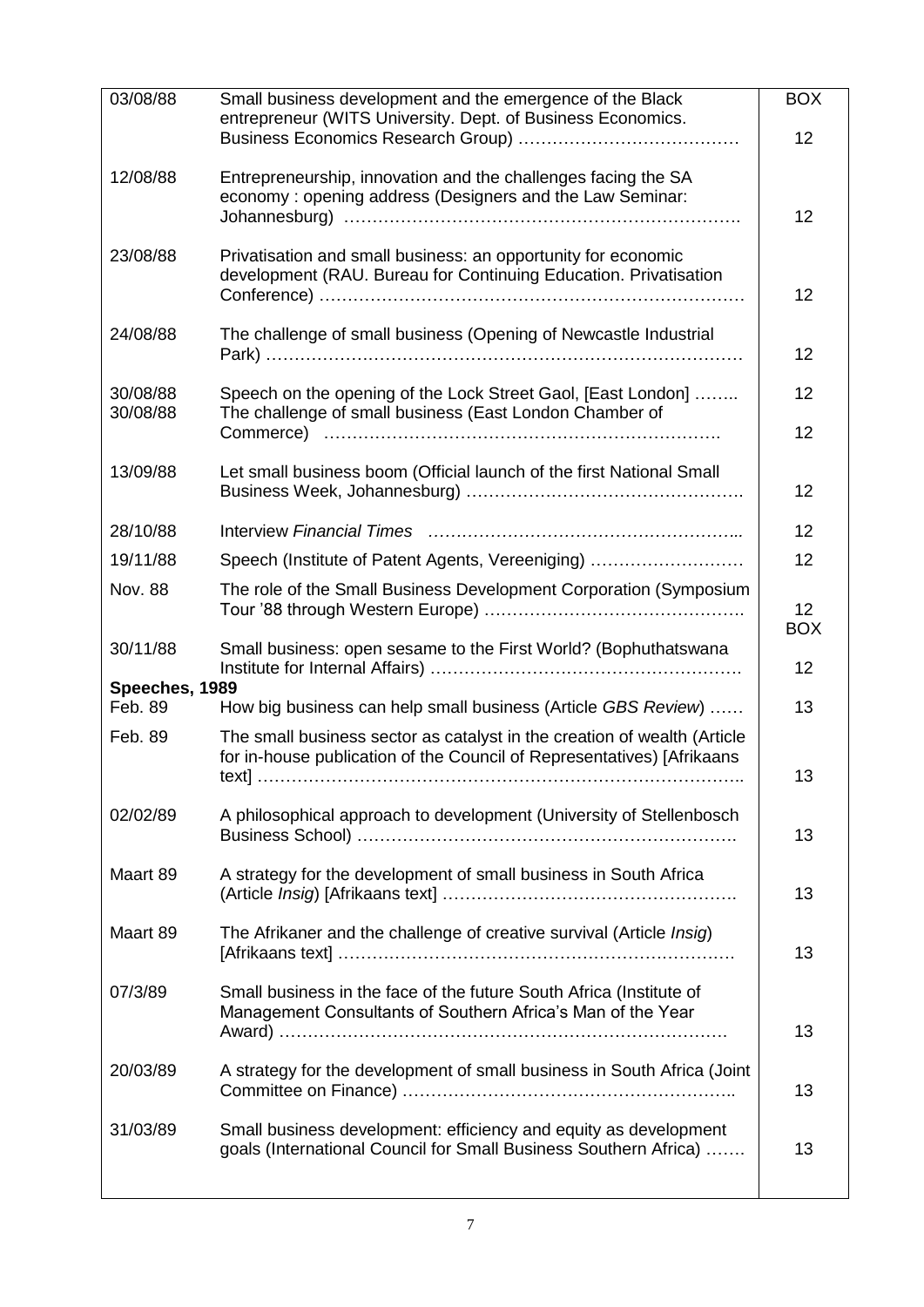| 13/04/89 | The funding of Black business by development corporations                                                                                                                                   | <b>BOX</b><br>13 |
|----------|---------------------------------------------------------------------------------------------------------------------------------------------------------------------------------------------|------------------|
| April 89 | Strategic development of small business in South Africa (Dr. Rupert's                                                                                                                       | 13               |
| 18/04/89 | Speech (Opening of the Queenstown Market Building)                                                                                                                                          | 13               |
| 19/04/89 | Speech (Building Industrial Council Conference, Western Province)                                                                                                                           | 13               |
| 28/04/89 | The funding of Black business (South African Conferences)                                                                                                                                   | 13               |
| 28/04/89 | The role of the Small Business Development Corporation (Institute of                                                                                                                        | 13               |
| 09/05/89 | Encouraging small business to improve (SANLAM/SBDC Most                                                                                                                                     | 13               |
| 16/05/89 | The interaction between small and big business: opportunities and<br>threats (Small Business vs Big Business Seminar: RAU) [Afrikaans                                                       | 13               |
| 23/05/89 |                                                                                                                                                                                             | 14               |
| 30/05/89 | Highlights in the activities of the small Business Development                                                                                                                              | <b>BOX</b>       |
|          | Corporation Limited for the year ending 31 March 1989 (for Dr.                                                                                                                              | 14               |
| 13/06/89 | Deregulation: a review (International Monetary Fund South Africa)                                                                                                                           | 14               |
| 11/07/89 | The funding of small business (Active Participation Seminar)                                                                                                                                | 14               |
| 09/08/89 | The allocation of further funding by the State to the SBDC Support                                                                                                                          | 14               |
| 14/09/89 | The key elements of our economic prospects (Middelburgse                                                                                                                                    | 14               |
| 14/09/89 | The key elements of our economic prospects (Afrikaanse                                                                                                                                      | 14               |
| 27/09/89 | Regional evolution of the Free State and Northern Cape [Afrikaans                                                                                                                           | 14               |
| 29/09/89 | A strategic and action plan for the training of more entrepreneurs for<br>Southern Africa (Federasie van Rapportryerskorpse. Landsberaad)                                                   | 14               |
| 03/10/89 | The inter-action between small and big enterprise : opportunities and                                                                                                                       |                  |
| 03/10/89 | threats (Small Business Week, Middelburg Office) [Afrikaans text]<br>Getting the best from your banker: opening address (WITS Business<br>School. Banker's Conference, Small Business Week) | 14               |
| 06/10/89 | The strategic importance for small business development in South                                                                                                                            | <b>BOX</b>       |
| 25/10/89 | Africa (Small Business Week, Nelspruit Office) [Afrikaans text]<br>Factors which determine our economic prospects (Farewell Dinner,                                                         | 14               |
| 14/11/89 | The key determinants of our economic future (Kimberley Chamber of                                                                                                                           |                  |
|          |                                                                                                                                                                                             | 14               |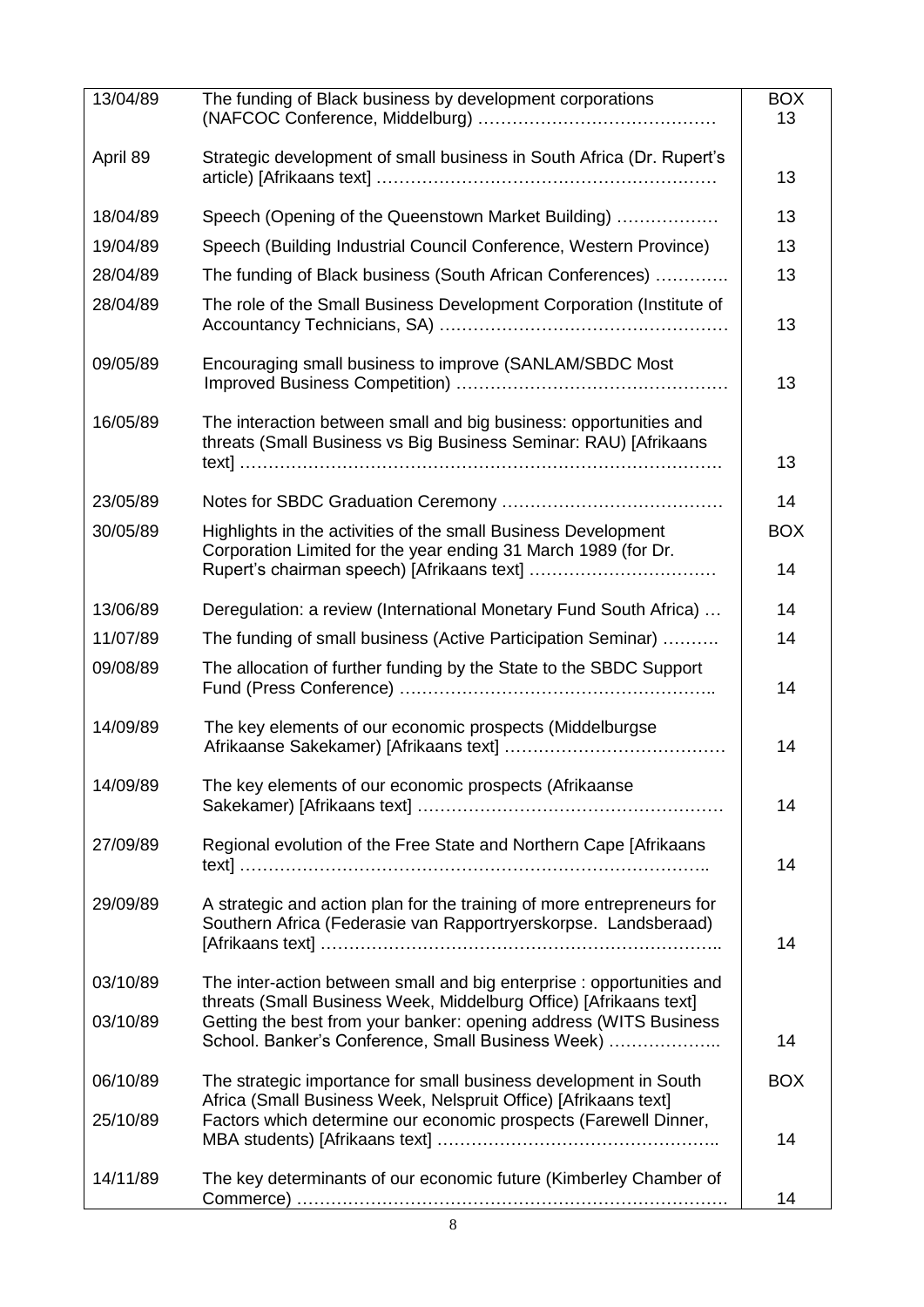| 16/11/89                   | Introductory remarks (The Most Improved Small Business                                                                                                                                                | 14               |
|----------------------------|-------------------------------------------------------------------------------------------------------------------------------------------------------------------------------------------------------|------------------|
| 24/11/89                   | Small business development in South Africa: key determinants of                                                                                                                                       | 14               |
| 28/11/89                   | Introductory remarks (Launch of Informal Ways)                                                                                                                                                        | 14               |
| 01/12/89                   | A strategic and action plan for the training of more entrepreneurs for<br>South Africa (University of Pretoria. Small Business Certificate Award                                                      | 14               |
| Speeches, 1990             |                                                                                                                                                                                                       |                  |
| 22/01/90                   | More entrepreneurs for South Africa (Standerton Rapportryerskorps)                                                                                                                                    | 15               |
| 26/01/90                   | The key determinants of our economic future (Vista University)                                                                                                                                        | 15               |
| 01/03/90                   | Small business in post-apartheid South Africa (BEPA International                                                                                                                                     | 15               |
| 18/04/90                   | Nurturing entrepreneurship for the new South Africa (Sarie/Old<br>Mutual Small Businesswoman of the Year Award)                                                                                       | 15               |
| <b>May 90</b>              | Small business and economic empowerment in post-apartheid South                                                                                                                                       | <b>BOX</b><br>15 |
| 30/05/90                   | To what extent is finance a stumbling block for the informal sector and<br>why is it difficult to get finance? (ACHIB Conference)                                                                     | 15               |
| 07/06/90                   | Franchising in the modern South African economy                                                                                                                                                       | 15               |
| 22/06/90                   | The predicament of the small businessman and the business sector in<br>general in handling especially radical trade unions and the need for<br>the protection of employers' rights (Werkgewersberaad) | 15               |
| 28/06/90                   | Some observations on the political economy of the new South Africa                                                                                                                                    | 15               |
| Aug. 90                    | Nurturing entrepreneurship for the new South Africa (Sunday Star's                                                                                                                                    | 15               |
| Aug. 90                    | Some specifications for the political economy of the New South Africa                                                                                                                                 | 15               |
| 02/10/90                   | Speech (Small Business Week Symposium, Sun City)                                                                                                                                                      | 15               |
| 23/10/90                   | Entrepreneurship: challenges, opportunities and problems in the New                                                                                                                                   | 15               |
| 03/11/90                   | Speech during mini-factories, Kimberley [Afrikaans text]                                                                                                                                              | 15               |
| 13/11/90                   | The role of small builders in the building industry                                                                                                                                                   | 15               |
| 16/11/90                   |                                                                                                                                                                                                       | 15               |
| 20/11/90<br>Speeches, 1991 |                                                                                                                                                                                                       | 15               |
| 13/03/91                   | South Africa needs more entrepreneurs (Empangeni High School                                                                                                                                          | 16               |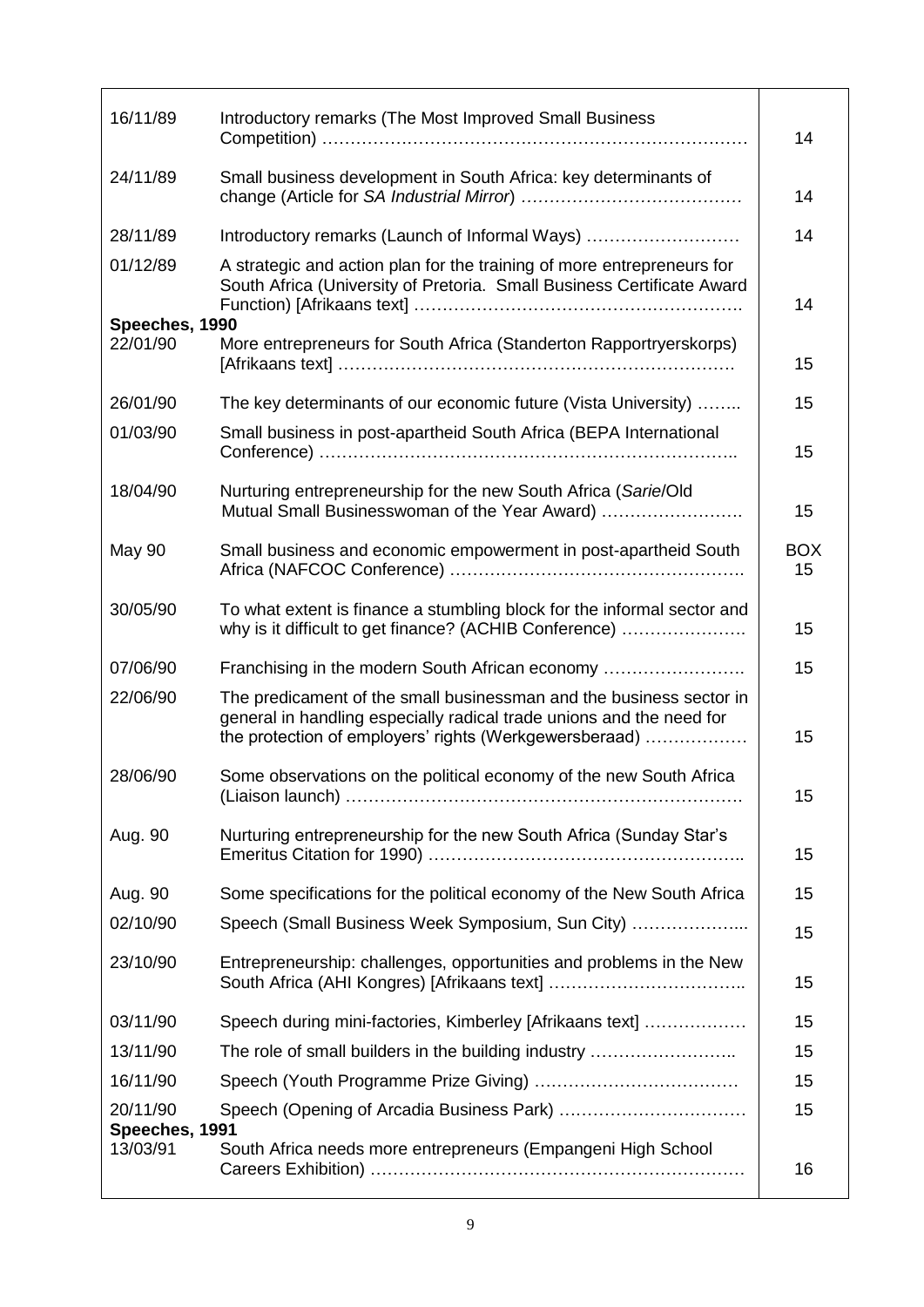| 10/04/91                   | Support programmes for the informal sector in a new South Africa<br>(National African Federated Transport Organisation. International     | <b>BOX</b><br>16 |
|----------------------------|-------------------------------------------------------------------------------------------------------------------------------------------|------------------|
| 19/04/91                   | Entrepreneurship in the new South Africa (Pretoria Sakevroue Klub                                                                         |                  |
|                            |                                                                                                                                           | 16               |
| 15/05/91                   | South Africa needs a more applicable education system (Pretoria<br>Technikon, Faculty of Economic Sciences: Diploma Ceremony)             | 16               |
| 15/05/91                   | The complexities of meaningful communication in a rapidly changing<br>political economic environment (Public Relations Institute of South | 16               |
| 13/06/91                   | Investment opportunities and challenges in South Africa (Milan                                                                            | 16               |
| 16/08/91                   | The need for entrepreneurship in our education curricula (Nasionale<br>Federasie van Rapportryers. Nasionale Beraad) [Afrikaans text]     | 16               |
| 30/09/91                   | A strategy for entrepreneurship and SME development for the new<br>South Africa (Small Business Conference: Pilanesberg)                  | 16               |
| 05/11/91                   | The contribution that small business entrepreneurs could make to the<br>economic development of Botswana (Botswana Confederation of       | <b>BOX</b>       |
|                            | Commerce, Industry and Manpower. Annual General Meeting:                                                                                  | 16               |
| 19/11/91<br>Speeches, 1992 | Public address (Official opening of the Silverton Industrial Hive)                                                                        | 16               |
| 13/02/92                   | Speech (Official opening of the Informal Markets' Training and                                                                            | 17               |
| 26/03/92                   | Small business and the South African economy: opportunities and<br>threats (Benoni Chamber of Commerce and Industries. Annual             | 17               |
| 24/04/92                   | Why do we need an entrepreneurship culture? (Launch of the                                                                                | 17               |
| 24/04/92                   | The small and medium enterprise sector: the key to grassroots<br>economic growth (Northern Cape/Orange Free State Regional                | 17               |
| 17/05/92                   | Fundamentals of a strategy for entrepreneurship and SME                                                                                   | 17               |
| 04/06/92                   | The applicability of the South African education system (Technikon<br>RSA. Diploma Ceremony: RAU) [Afrikaans text]                        | 17<br><b>BOX</b> |
| 08/10/92                   | Practical tips for the beginner entrepreneur (Pretoria Junior Afrikaanse                                                                  | 17               |
| 09/10/92                   | The promotion of entrepreneurship and SME development                                                                                     | 17               |
| 27/10/92                   | South Africa and its role/contribution to the development of the                                                                          | 17               |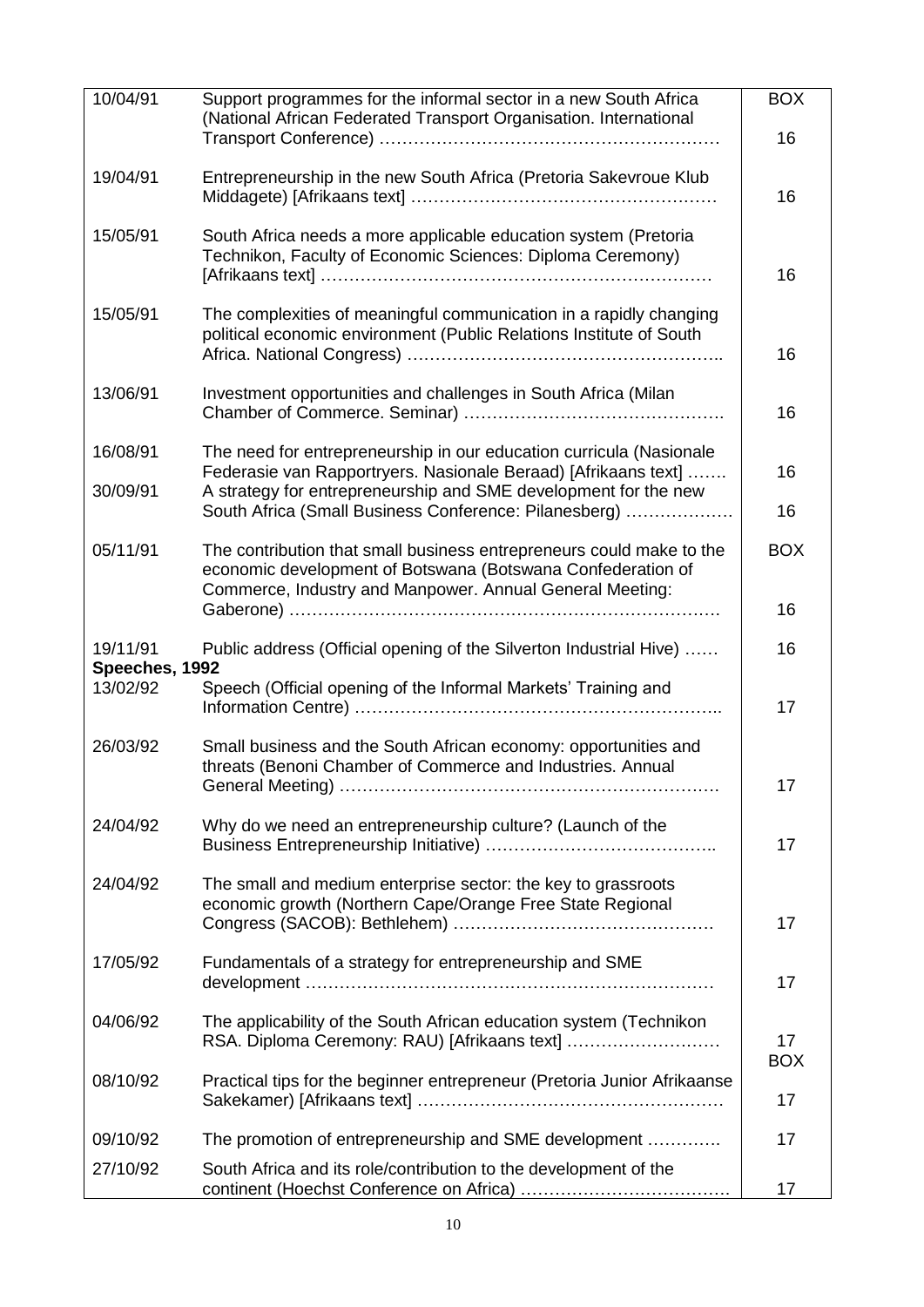| 09/11/92                   | The quest for efficiency and responsibility in the generation and<br>spending of public funds (Opening of Bloemfontein Regional Office) | 17               |
|----------------------------|-----------------------------------------------------------------------------------------------------------------------------------------|------------------|
| 19/11/92                   |                                                                                                                                         | 17               |
| Speeches, 1993<br>03/03/93 | Small enterprise development in South Africa (Small Scale Business                                                                      | 18               |
| 24/03/93                   | Employment creation interaction between small and big enterprise:<br>the role of subcontracting (AHI. Nywerheids- en Mynkamer Verga-    | 18               |
| 01/04/93                   |                                                                                                                                         | 18               |
| 27/05/93                   | The role of subcontracting in employment creation (COFESA                                                                               | 18               |
| ??/??/93                   | Entrepreneurship and the challenge of economic growth in Sub-                                                                           | 18               |
| 01/10/93                   | Black economic empowerment: contribution to a panel discussion<br>(South Africa Investment Conference: Washington, D.C.)                | <b>BOX</b><br>18 |
| 19/10/93                   | Entrepreneurial opportunities (National Association of Women<br>Business Owners. International Presidents' Meeting and Congress)        | 18               |
| 01/11/93                   | The case for business revival and business growth in South Africa<br>today (Business Revival Conference: Johannesburg)                  | 18               |
| 02/11/93                   | The professions and small business (Leadership Conference on the                                                                        | 18               |
| 25/11/93                   | The role of the entrepreneur in a macro business environment                                                                            | 18               |
| Speeches, 1994<br>26/01/94 | Strategies for accelerating the growth of the small and medium<br>enterprise sector (New Economy Convention: CSIR, Pretoria)            | 19               |
| 21/02/94                   | Economic liberties and entrepreneurship (Conference on the<br>Constitution and Fundamental Human Rights During a Period of              | 19               |
| 07/03/94                   | Food science: a bridge between cultures (Food Science Symposium.                                                                        | 19               |
| 14/03/94                   | Laying the foundations for economic growth and independence by<br>developing SME's (Black empowerment Conference: Gallagher             | <b>BOX</b>       |
|                            |                                                                                                                                         | 19               |
| 07/06/94                   | The role of support systems to promote SME development in South                                                                         | 19               |
| 16/06/94                   | Business challenges in the new South Africa: keynote address (Beeld<br>Business Seminar: WNNR, Pretoria) [Afrikaans text]               | 19               |
| 17/08/94                   | The advantages of interaction between small and large businesses                                                                        | 19               |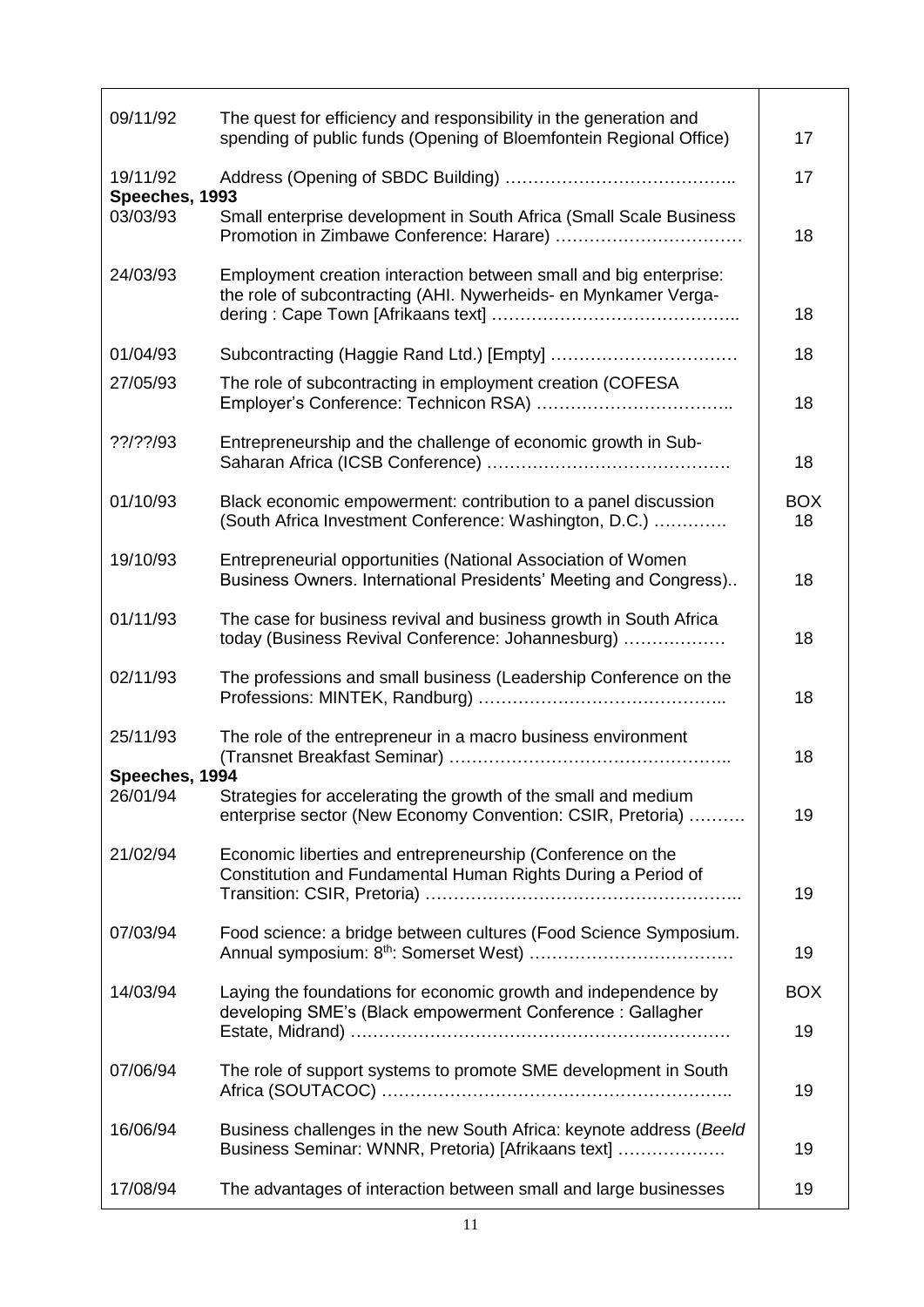| 24/08/94 |                | The scenario of small business development in South Africa and its         |            |
|----------|----------------|----------------------------------------------------------------------------|------------|
|          |                | impact on employment generation (INDEXPO)                                  |            |
|          |                |                                                                            | 19         |
|          |                |                                                                            |            |
| Dec. 94  |                | Comments on the future of development agencies                             | 19         |
|          | Speeches, 1995 |                                                                            |            |
| 03/03/95 |                | Practical tips for the beginner entrepreneur (Afrikaanse Sakekamer.        |            |
|          |                |                                                                            |            |
|          |                |                                                                            | 19         |
| 17/03/95 |                | Business challenges in the new South Africa (Goudveld Sakekamer,           |            |
|          |                |                                                                            |            |
|          |                |                                                                            | 19         |
|          |                |                                                                            |            |
|          |                |                                                                            |            |
|          |                | 2. THE SMALL BUSINESS DEVELOPMENT CORPORATION (SBDC)*                      |            |
|          |                | * Afrikaans titles indicate Afrikaans text                                 |            |
|          |                |                                                                            |            |
| 2.1      |                | Aanloop tot stigting (Preamble to the founding of the SBDC)                |            |
|          |                |                                                                            |            |
| 2.1.1    |                | VOSLOO, WB: Verandering as administratiewe uitdaging vir die publieke      |            |
|          |                |                                                                            | 20         |
| 2.1.2    |                | Module 1 KSOK: Noordelike Streek = Northern Region                         |            |
|          |                |                                                                            | 20         |
| 2.1.3    |                | Module 2 Die kleinsakesektor = The small business sector. The entrepreneur | 20         |
| 2.1.4    |                | Module 3 Die sake-adviseur = The business advisor. Konsultasiediens =      |            |
|          |                |                                                                            | <b>BOX</b> |
|          |                |                                                                            | 20         |
|          |                |                                                                            |            |
|          |                |                                                                            | 20         |
|          |                |                                                                            |            |
| 2.2      |                | <b>Stigting (Founding)</b>                                                 |            |
| 2.2.1    |                |                                                                            | 21         |
| 2.2.2    |                |                                                                            |            |
| 2.2.3    |                |                                                                            | 21         |
| 2.2.4    |                | KSOK: Organisasie en bestuur (Organisation & management)                   | 21         |
| 2.2.5    |                |                                                                            | 21         |
|          |                |                                                                            | 21         |
|          |                |                                                                            |            |
|          |                | 2.3. SBDC Ltd. Operating procedures and procedural rules [Numbered files]  |            |
|          |                |                                                                            |            |
|          |                | 2 Personnel services                                                       | 22         |
|          |                |                                                                            | 22         |
|          |                |                                                                            | 22         |
|          |                |                                                                            | 22         |
|          |                |                                                                            | 23         |
|          |                |                                                                            | 23         |
|          |                |                                                                            | 23         |
|          |                |                                                                            |            |
|          |                |                                                                            | 24         |
|          |                |                                                                            | 24         |
|          |                |                                                                            | 24         |
|          |                |                                                                            |            |
|          |                |                                                                            | 24         |
|          |                |                                                                            | <b>BOX</b> |
| 2.4      |                | The SBDC (1981-1996): Comments and documents [Numbered files]              |            |
|          |                |                                                                            |            |
|          |                |                                                                            | 25/25A     |
|          |                |                                                                            | 25B        |
|          |                |                                                                            | 25C        |
|          |                |                                                                            | 25D        |
|          |                |                                                                            | 25D        |
|          |                |                                                                            | 25E        |
|          |                |                                                                            |            |
|          |                |                                                                            | 25E        |
|          |                |                                                                            |            |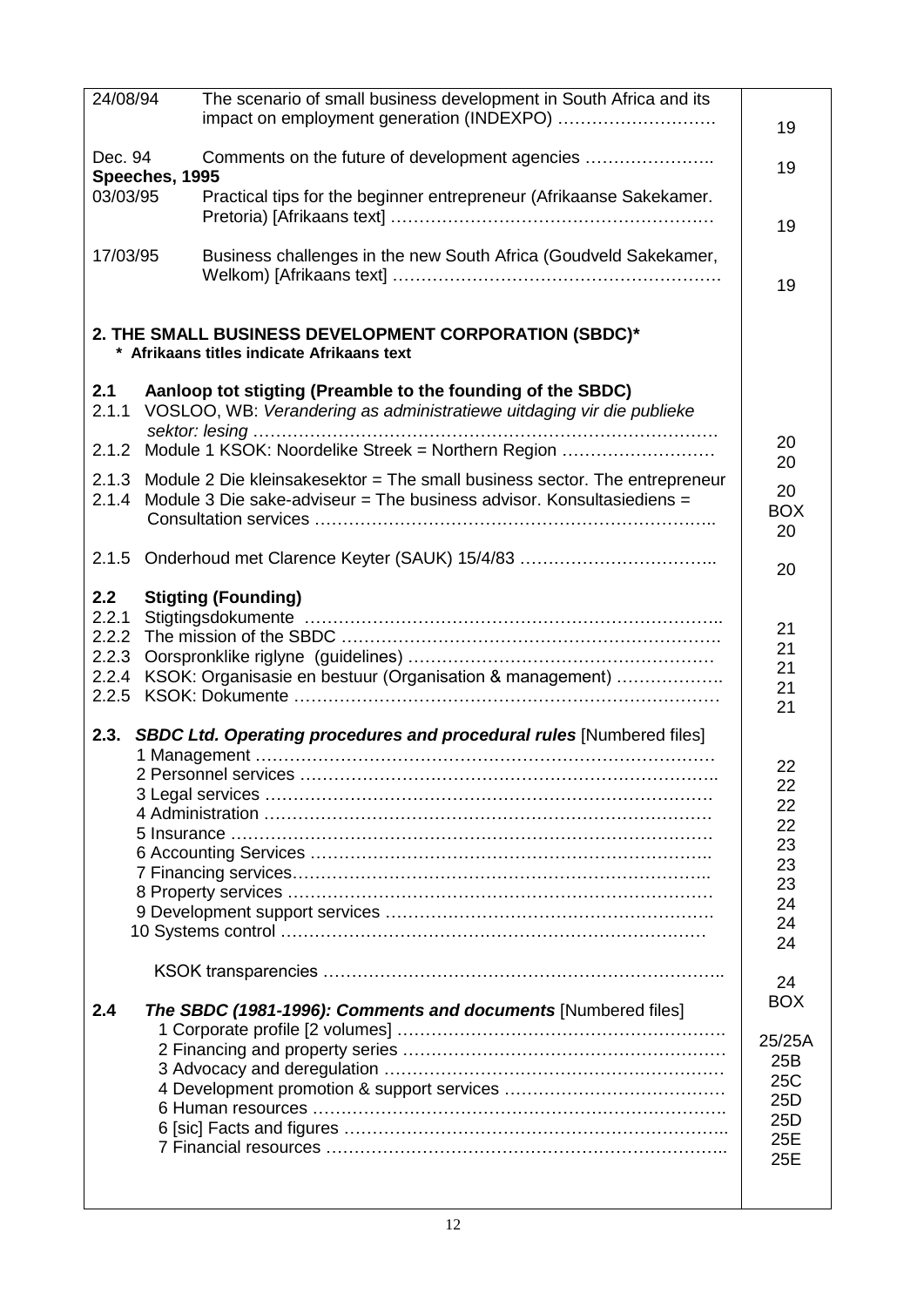| 2.5       | <b>Regsdienste (Legal Services)</b>                                       |            |
|-----------|---------------------------------------------------------------------------|------------|
| 2.5.1     | KSOK: General legal services units: Manual re Loans implementation        | 26         |
| 2.5.2     | KSOK: Handleiding vir die Regsinvorderings-Eenheid                        | 26         |
| 2.5.3     |                                                                           | 26         |
| 2.5.4     |                                                                           | 27         |
| 2.5.5     | SBDC. Central Region: Property administration: general arrangements       | 27         |
| 2.5.6     | KSOK. Noordelike Streek: Nasorg = After-care                              | 27         |
| 2.5.7     | KSOK. Noordelike Streek: Spesifications of materials & methods to be      |            |
|           |                                                                           | 27         |
|           |                                                                           |            |
| 2.6       | <b>Verslae (Reports)</b>                                                  |            |
| 2.6.1     | Interne verslae (Internal)                                                |            |
| $\bullet$ | SBDC. Interim Management Committee. Meeting (4 June 1981): {Minutes]      | 28         |
| $\bullet$ | SBDC. Executive Management Conference: Summary of recommendations         |            |
|           |                                                                           | 28         |
| $\bullet$ | SBDC. Executive Committee of the Board of Directors. Meeting: [Minutes]   |            |
|           | [Incomplete series]                                                       |            |
|           |                                                                           | 29         |
|           |                                                                           |            |
|           |                                                                           | 29         |
|           | 14 June 1994                                                              | 29         |
|           |                                                                           | 29         |
|           |                                                                           | 30         |
|           | 24 January 1995                                                           | 30         |
|           |                                                                           | 30         |
|           | 28 March 1995                                                             | 30         |
|           | 13 June 1995                                                              | 30         |
|           |                                                                           | 30         |
| $\bullet$ | SBDC. Board of Directors. Meeting: [Minutes] [Incomplete series]          | 30         |
|           |                                                                           | 31         |
|           | 7 May 1981                                                                | 31         |
|           |                                                                           | 31         |
|           |                                                                           | 31         |
|           | 1 April 1982                                                              | 31         |
|           |                                                                           | 31         |
|           |                                                                           | 31         |
|           | 26 March 1991                                                             | 31         |
|           |                                                                           | 32         |
|           | 25 August 1992                                                            | 32         |
|           |                                                                           | 32         |
|           | 20 September 1994                                                         | 32         |
|           |                                                                           | 32         |
| $\bullet$ | SBDC. Management information: report on operational activities for the    |            |
|           |                                                                           | 33         |
| ٠         | SBDC. Central Region. Business Finance Conference (3-7 June 1995)         | 33         |
| $\bullet$ | SBDC. Economic Intelligence Services. Management brief, No. 3, 01/08/1986 | 33         |
| $\bullet$ | SBDC. Economic Research Unit.                                             | <b>BOX</b> |
|           | Briefing on small business development in the Republic of South Africa,   |            |
|           |                                                                           |            |
|           | Report for the SBDC/CSIR Meeting on Technology Transfer to be held on     | 33         |
|           |                                                                           |            |
|           | Report to the Managing Director on SBDC clients, April 1987               | 33         |
|           |                                                                           | 33         |
|           |                                                                           | 33         |
|           |                                                                           | 33A        |
|           |                                                                           | 33         |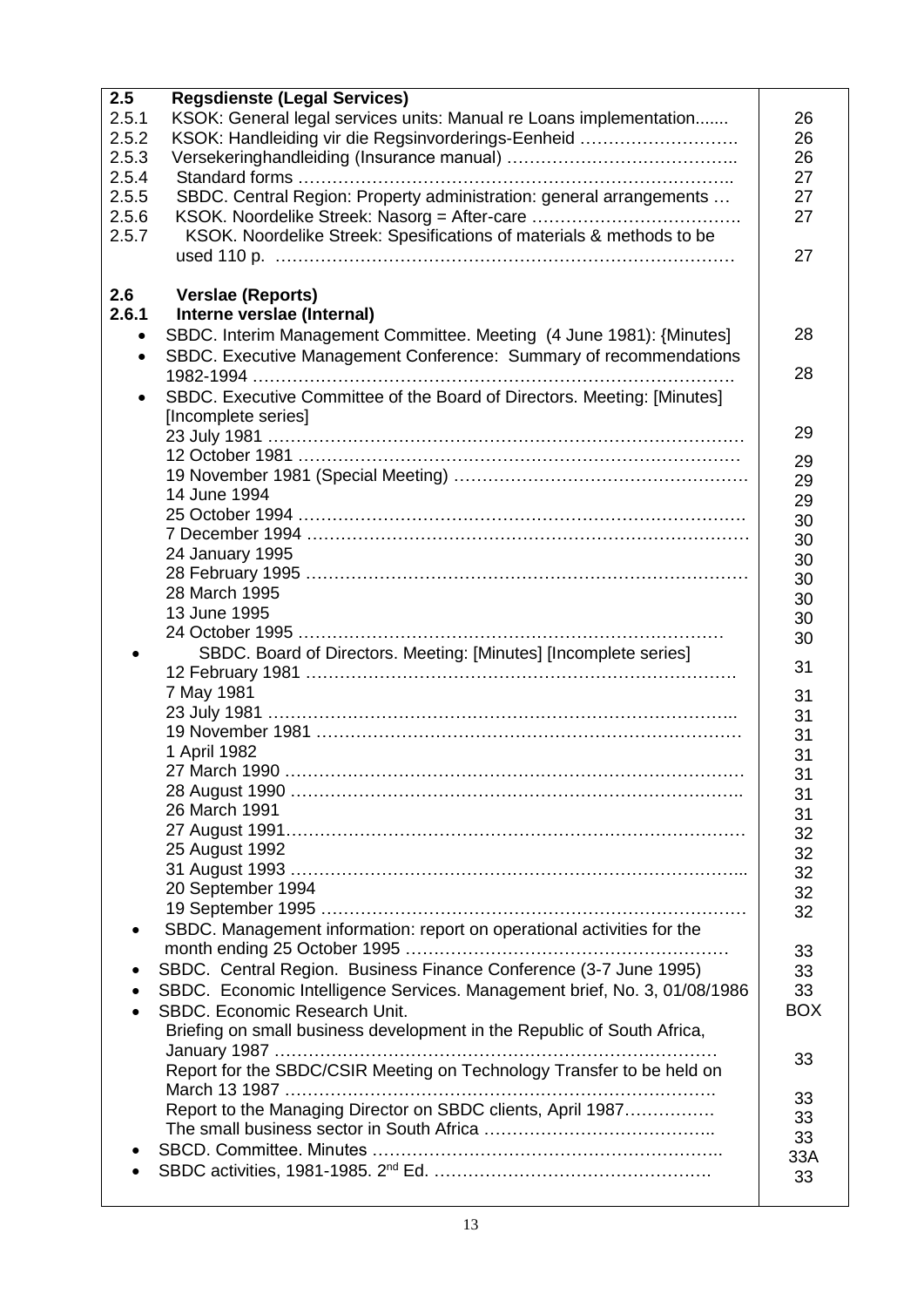| $\bullet$    | SBDC corporate review : outline of the role of the Small Business<br>Development Corporation, 1981-1993 [Information document / Ernst van Eck]                                                               | 33               |
|--------------|--------------------------------------------------------------------------------------------------------------------------------------------------------------------------------------------------------------|------------------|
|              | 2.6.2 Published reports<br>SBDC: Annual report<br>KSOK: Jaarverslag [Afrikaans]                                                                                                                              | 34<br>34         |
|              |                                                                                                                                                                                                              | 35               |
| 2.7<br>2.7.1 | Memoranda [text may be in Afrikaans]<br>21/11/1986 G. Woolford aan Dr. WB Vosloo: Markinor survey                                                                                                            | 36               |
| 2.7.2        | 20/01/1987 G Woolford aan Dr. WB Vosloo: Size of the informal sector in<br>South Africa [fotostaat aangeheg: SMITH, S 1986: Britain's shadow                                                                 | 36               |
| 2.7.3        | 04/01/1994 Edwin Basson aan Dr. WB Vosloo  [et al.]: Friedrich Ebert<br>Stifftung Report [Aangeheg fotostaat van nuusberig en Appendix 2:                                                                    | 36               |
| 2.7.4        | 22/07/1994 Fred Swanepoel aan Dr. WB Vosloo: Ontleding van DBSA                                                                                                                                              | 36               |
| 2.7.5        | 21/08/1995 Dr. WB Vosloo to All Regional General Managers: Press release<br>[re Mr. Jo Schwenke's appointment as Managing Director of the SBDC]<br>[vergesel van fotostate van koerant- en tydskrifartikels] | <b>BOX</b><br>36 |
| 2.7.6        | 27/04/1993 Dr. WB Vosloo aan Dr. Anton Rupert: Opleiding van<br>entrepreneurs en bestuursleiers [Verslag aangeheg]                                                                                           | 36               |
| 2.7.7        | 20/08/1993 WH Thomas aan dr. WB Vosloo: Some thoughts about the<br>"restructuring" of SBDC at Board/Regional Committee level [report attached]                                                               | 36               |
| 2.7.8        | 20/07/1994 JJ Labuschagne aan dr. WB Vosloo: Beweerde korrupsie by<br>Ekonomiese Ontwikkelingsmaatskappy (EOM of STK)                                                                                        | 36               |
| 2.8<br>2.8.1 | Nuusverklarings (Media releases) [Afrikaans titles = Afrikaans text]<br>[1981?] Verklaring aangaande die hantering van aansoeke om finansiële<br>bystand deur die Kleinsake-Ontwikkelingskorporasie Beperk   | 36               |
| 2.8.2        | 25/08/1981 News release: Bank guarantee scheme of the Small Business                                                                                                                                         | 36               |
| 2.8.3        | 25/08/1981 Nuusverklaring: Bankwaarborgskema van die Kleinsake-                                                                                                                                              | 36               |
| 2.9<br>2.9.1 | Konferensiereferate (Conference papers)<br>VOSLOO, WB 1992: Fundamentals of a strategy for entrepreneurship and<br>SME development: address delivered to the ICSB/SBDC Conference (15th:                     | <b>BOX</b><br>36 |
| 2.9.2        | BASSON, E 1993: Trends in informal sector and SME-development: address<br>to ABSA Discussion on Business Conditions in the Period 1993-1998 (29                                                              | 36               |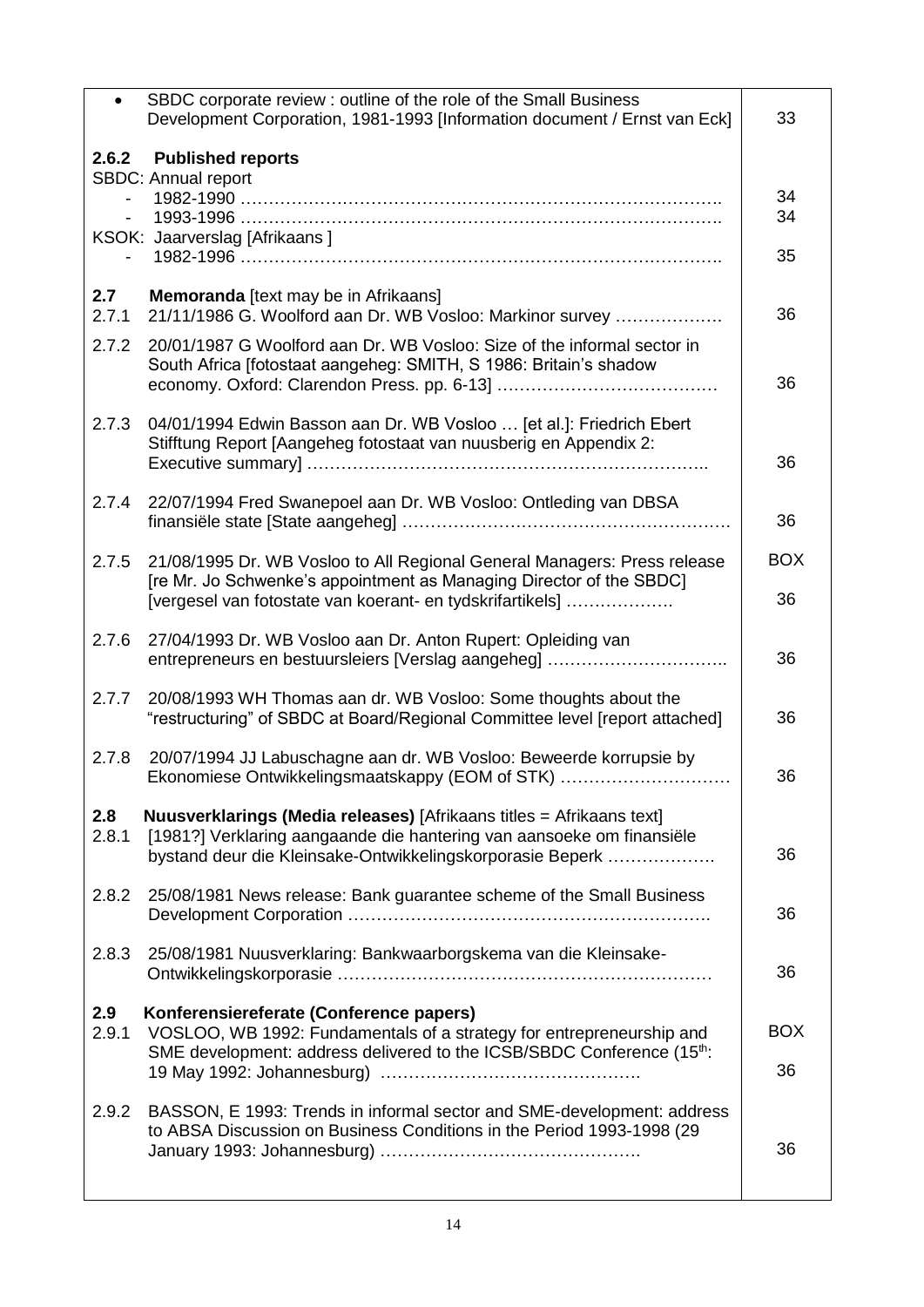|       | 2.10 Video material                                                                                                                                      |            |
|-------|----------------------------------------------------------------------------------------------------------------------------------------------------------|------------|
|       | 2.10.1 [198?] Afrique du Sud : informal sector ou La révolution économique                                                                               |            |
|       |                                                                                                                                                          | 37         |
|       |                                                                                                                                                          | 37         |
|       |                                                                                                                                                          | 37         |
|       | 2.10.4 1985 News Focus: small businesses                                                                                                                 | 37         |
|       | 2.10.5 1985 TV-nuusonderhoud met dr. WB Vosloo: Werkskepping                                                                                             | 37         |
|       | 2.10.6 1986 Potpourri-onderhoud                                                                                                                          | 37         |
|       |                                                                                                                                                          | 37         |
|       | 2.10.8 1990 GMSA: Dr. WB Vosloo item oor Emeritus-toekenning                                                                                             | 37         |
|       |                                                                                                                                                          |            |
| 3     | <b>SBDC TRAINING PROGRAMMES</b>                                                                                                                          |            |
| 3.1   | <b>Internal</b>                                                                                                                                          |            |
| 3.1.1 | KSOK [1986]: Opleidingsprogram vir sake-adviseurs: kursusadministrasie en<br>-beheer = Training program for business advisors: course administration and |            |
|       |                                                                                                                                                          | 38         |
|       |                                                                                                                                                          |            |
| 3.1.2 | KSOK [1986]: Hoe om 'n lewensvatbaarheidstudie uit te voer: basiese kursus:                                                                              |            |
|       |                                                                                                                                                          | 38         |
|       |                                                                                                                                                          |            |
|       | 3.1.3 KSOK [1986]: Hoe om 'n lewensvatbaarheidstudie uit te voer (Gevorderde                                                                             |            |
|       |                                                                                                                                                          | 38         |
|       |                                                                                                                                                          |            |
|       | 3.1.4 KSOK 1992: Opleidingsprogram vir sake-adviseurs: handleiding = Training                                                                            | <b>BOX</b> |
|       | programme for business advisors: manual. [Ringlêer]. [Vergesel van                                                                                       |            |
|       | memorandum gedateer10/01/1992: JM Smith to Regional Managers: Internal                                                                                   |            |
|       |                                                                                                                                                          | 39         |
|       |                                                                                                                                                          |            |
| 3.1.5 | SBDC [1985?]: Consultant's manual = Konsultante handleiding [Ringlêer]                                                                                   | 39         |
| 3.1.6 | SBDC [1985?]: Induction programme: welcome aboard! : Manual [Ringlêer].                                                                                  |            |
|       | 82 p.                                                                                                                                                    | 40         |
|       |                                                                                                                                                          |            |
|       | 3.1.7 SBDC [198?]: How to conduct a viability study (Advanced course): manual.                                                                           |            |
|       |                                                                                                                                                          | 41         |
|       |                                                                                                                                                          |            |
|       | 3.1.8 SBDC [1986]: How to conduct a viability study: basic course: workbook. 32 p.                                                                       | 41         |
|       |                                                                                                                                                          | 42         |
|       | 3.1.10 SBDC 1990: Trident One-Up Course for Informal Small Businesses:                                                                                   |            |
|       | Guidelines for all new trainers, existing trainers, training organisers.                                                                                 | 42         |
|       |                                                                                                                                                          |            |
|       | 3.1.11 SBDC 1991: How to start your own business: guidelines for all new trainers,                                                                       |            |
|       | existing trainers, training organisers. 51 p.                                                                                                            | 42         |
|       |                                                                                                                                                          |            |
|       | 3.1.12 SBDC. Mentor Advisory Programme 1992: Training programme for                                                                                      |            |
|       | mentors: course administration and workbook. 106 p                                                                                                       | 42         |
|       |                                                                                                                                                          |            |
|       | 3.1.13 SBDC. Mentor Advisory Programme 1993: Rules and procedures. 23 p.                                                                                 | 43         |
|       |                                                                                                                                                          | <b>BOX</b> |
| 3.2   | <b>Internal workshops</b>                                                                                                                                |            |
| 3.2.1 | SBDC 1985: Communication skills workshop: manual. [Lêer]. 42 p.                                                                                          | 43         |
| 3.2.2 | SBDC 1985: Cost-effective employee workshop. [Lêer]. 21 p                                                                                                | 43         |
| 3.3   | <b>Client training programmes</b>                                                                                                                        |            |
| 3.3.1 | KSOK [1986]: Hoe om u eie kleinsake-onderneming te begin. [Ongebind]                                                                                     | 43         |
|       |                                                                                                                                                          | 43         |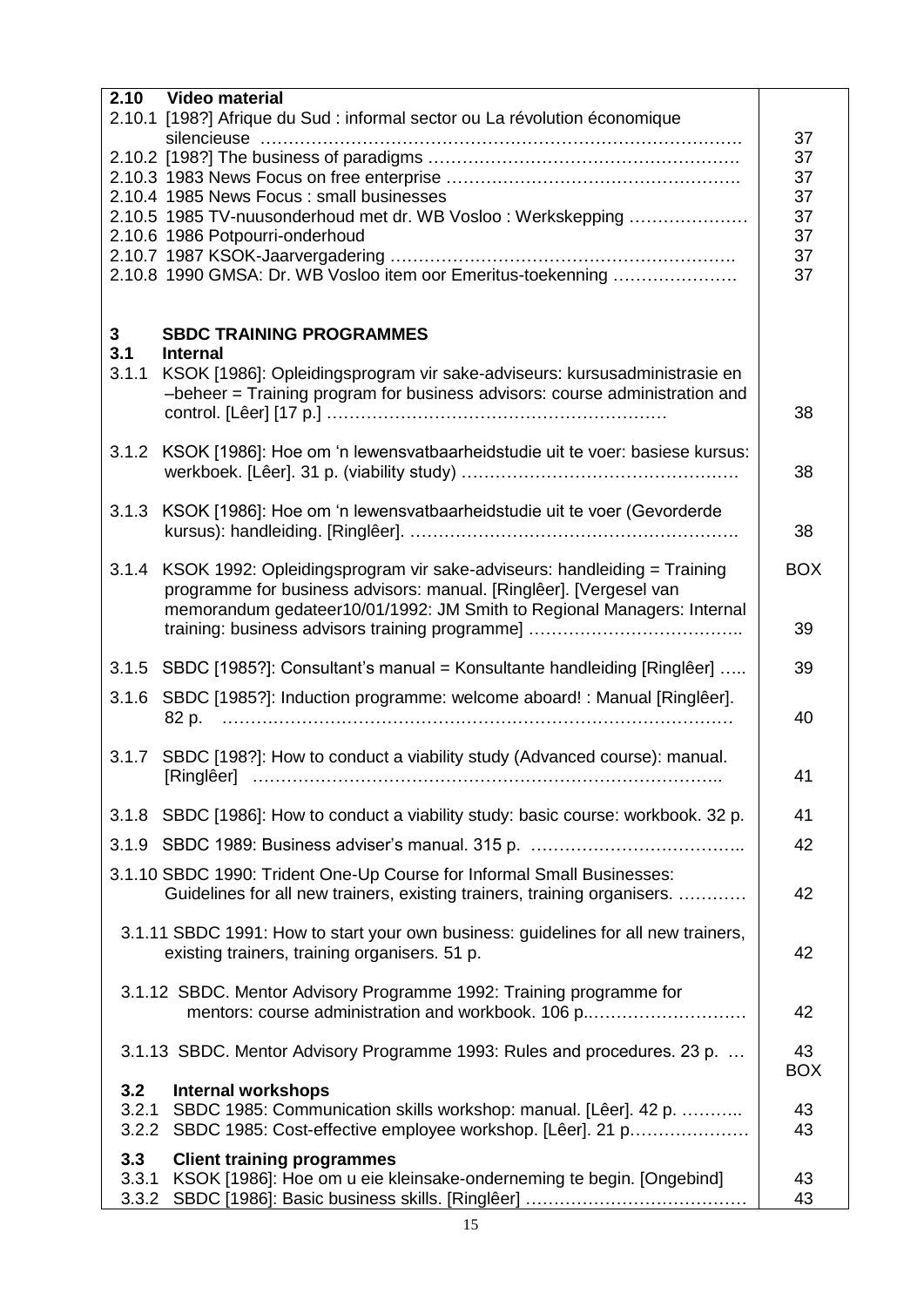| 3.3.3 SBDC [1986]: How to start your own business: manual. [Ringlêer]           | 44         |
|---------------------------------------------------------------------------------|------------|
| 3.3.4 SBDC [1986]: Performance appraisal system. [Ringlêer]                     | 44         |
| 3.3.5 SBDC 1990: Basic selling skills and customer relations. 22 p.             | 45         |
|                                                                                 | 45         |
| 3.3.7 SBDC 1990: How to determine and analyse your market. 18 p.                | 45         |
| 3.3.8 SBDC 1990: How to draw up your business plan. 25 p.                       | 45         |
| 3.3.9 SBDC 1990: How to draw up your cash flow forecast. 18 p.                  | 45         |
| 3.3.10 SBDC 1990: How to draw up your income statement. 19 p.                   | 45         |
| 3.3.11 SBDC 1990: How to start your own small business: closed book             |            |
|                                                                                 | 45         |
| 3.3.12 SBDC 1990: How to start your own small business: closed book             |            |
|                                                                                 | 45         |
| 3.3.13 SBDC 1990: How to start your own small business: open book examination.  |            |
|                                                                                 | 45         |
| 3.3.14 SBDC 1990: How to start your own small business: open book examination:  |            |
|                                                                                 | 45         |
| 3.3.15 SBDC 1990: How to start your own small business: training manual. 207 p. | 45         |
| 3.3.16 SBDC 1990: How to start your own small business course: introduction and |            |
|                                                                                 | 46         |
|                                                                                 | 46         |
|                                                                                 |            |
| 3.3.18 SBDC 1990: An introduction to the balance sheet. 20 p                    | 46         |
|                                                                                 | 46         |
|                                                                                 | 46         |
| 3.3.21 SBDC 1990: Stock control, credit control, determining your financial     |            |
| requirements and how to apply for a business loan. 25 p                         | 46         |
| 3.3.22 SBDC 1990: Systems development and control audit procedures              | 46         |
| 3.3.23 SBDC. Local Enterprise Taskgroup [1986]: LETS workbook                   | 46         |
| 3.3.24 SME TRAINING INSTITUTE 1989: How to manage and improve your own          |            |
| small business: a practical course for existing entrepreneurs. 248 p            | 47         |
| 3.3.25 SME TRAINING INSTITUTE [1989]: Small business practice.                  | 47         |
| 3.3.26 SME TRAINING INSTITUTE 1990: Basic business skills. [Ringlêer]           | 48         |
| 3.3.27 SME TRAINING INSTITUTE 1990: Basic business management.                  |            |
|                                                                                 | 48         |
| 3.3.28 SME TRAINING INSTITUTE 1990: Basic business management.                  |            |
|                                                                                 | 49         |
| 3.3.29 SME TRAINING INSTITUTE 1993: Basic business skills                       | 49         |
| 3.3.30 SME TRAINING INSTITUTE 1994: How to start your own small business:       |            |
|                                                                                 | 49         |
|                                                                                 | <b>BOX</b> |
| 3.4<br><b>Training workshops</b>                                                |            |
| SBDC [1986]: Management skills workshop: manual. [Ringlêer]<br>3.4.1            | 50         |
| SBDC [1986]: Strategies for survival: a two day workshop: workbook.<br>3.4.2    | 50         |
|                                                                                 |            |
| 3.5<br><b>Training videos</b>                                                   |            |
| SBDC [1986]: How to start your own business. Modules 2-4.<br>3.5.1              | 51         |
| SBDC [1986]: How to start your own business. Modules 5-7<br>3.5.2               | 51         |
| SBDC [1986]: How to start you own business. Modules 6-9<br>3.5.3                | 51         |
|                                                                                 |            |
| 3.6<br><b>Client Training Pamphlets</b>                                         |            |
| 3.6.1<br>FISHER, K 1986: Drawing up a business plan: your roadmap to success.   |            |
|                                                                                 | 51         |
| KSOK 1986: Vervaardigingswenke vir kleinsake. 39 p.<br>3.6.2                    | 51         |
| PEAT MARWICK 1986: Starting your own business. Johannesburg: SBDC.<br>3.6.3     |            |
|                                                                                 | 51         |
| SAFFER & CO. 1986: Gold - in your hands: a guide to profitable stock<br>3.6.4   |            |
|                                                                                 | 51         |
|                                                                                 |            |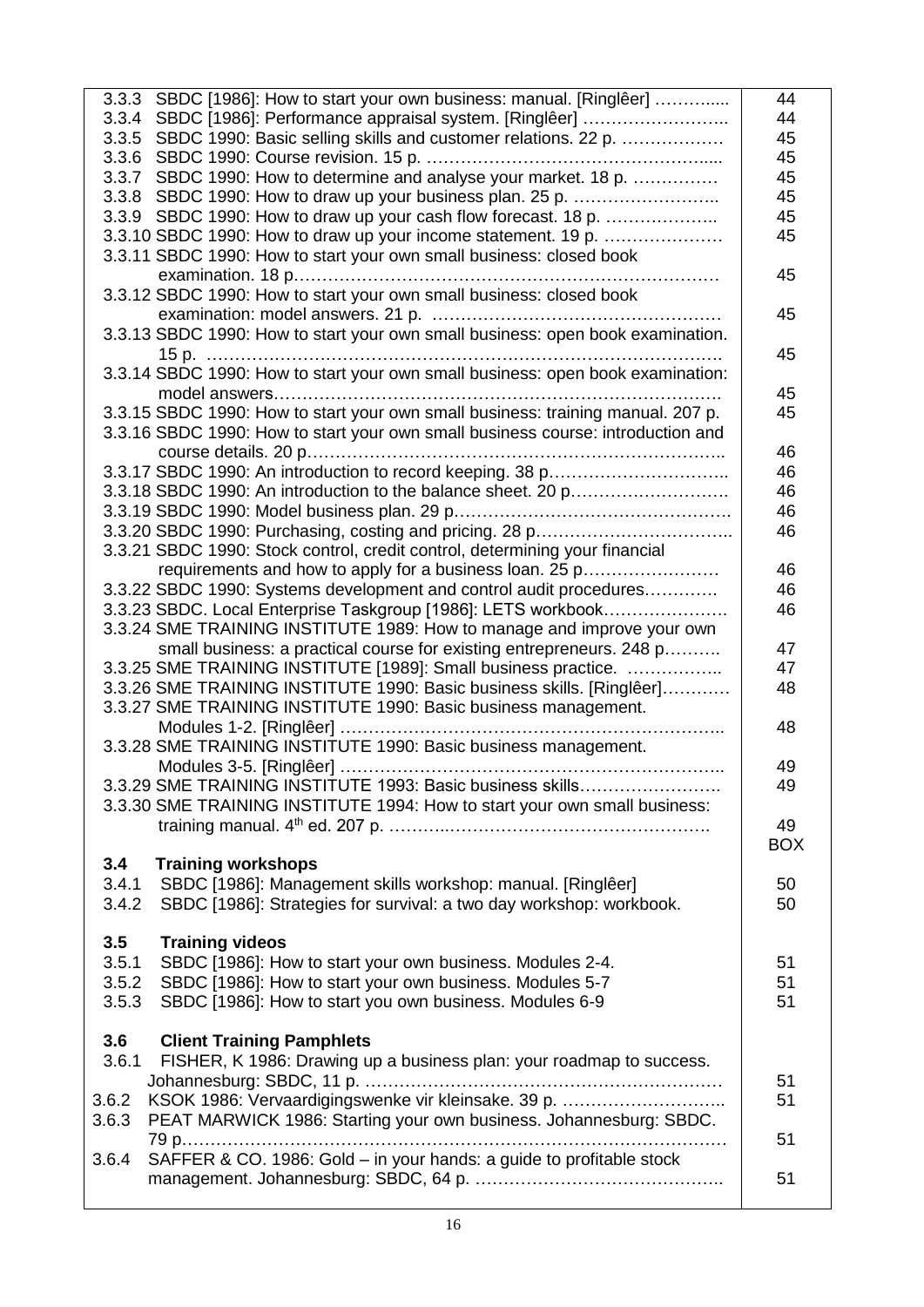| 3.6.5 | SBDC 1986: Improve your products and profits: technical information and            |            |
|-------|------------------------------------------------------------------------------------|------------|
|       |                                                                                    | 51         |
| 3.6.6 |                                                                                    | 51         |
| 3.6.7 | SBDC 1986: Small retailers' kit. 39 p.                                             | 51         |
|       | 3.6.8 SBDC 1987: Mini-business start-up kit. 60 p.                                 | 51         |
|       |                                                                                    | 51         |
|       | 3.6.10 VAN BILJON, G 1987: Buying a small business: a practical guide to buying &  |            |
|       |                                                                                    | 51         |
|       | managing a small business. Johannesburg: SBDC, 31 p.                               |            |
|       | 3.6.11 VAUGHAN, H 1987: Successful retailing: a practical guide to starting and    |            |
|       | operating a small retail business. Johannesburg: SBDC, 66 p.                       | 51         |
|       | 3.6.12 VENTER, N 1987: Basic business principles & practices: the Mike Bike story. |            |
|       |                                                                                    | 51         |
| 4.    | <b>KSOK-INLIGTINGSBANK = SBDC INFORMATION BANK</b>                                 | <b>BOX</b> |
| 4.1   | <b>KSOK-Inligtingsbank</b>                                                         |            |
| 4.1.1 | KSOK 1985: KSOK-bedrywighede, 1981-1985. 28 p.                                     | 52         |
|       | <b>SBDC Information Bank</b>                                                       |            |
| 4.2   |                                                                                    |            |
| 4.2.1 | SBDC [1984]: Review of small business in Japan.35 p.                               | 52         |
| 4.2.2 | SBDC [1984]: Small business development in Hong Kong. 13 p.                        | 52         |
| 4.2.3 | SBDC [1984]: Small business development in Singapore. 13 p.                        | 52         |
| 4.2.4 | SBDC [1984]: Small business development in Taiwan. 17 p.                           | 52         |
| 4.2.5 | SBDC [1984]: Small business development in the Netherlands. 32 p.                  | 52         |
| 4.2.6 | SBDC [1984]: Small business development in the United Kingdom 30 p.                | 52         |
| 4.2.7 | SBDC [1984]: Small business development in the United States. 67 p.                | 52         |
| 4.2.8 | SBDC [1984]: United States Small Business Administration: management               |            |
|       |                                                                                    | 52         |
| 4.2.9 | SBDC [1984]: United States Small Business Administration: manufacturing            |            |
|       |                                                                                    | 53         |
|       | 4.2.10 SBDC [1984]: United States Small Business Administration: starting out      |            |
|       |                                                                                    |            |
|       | series.                                                                            | 53         |
|       | 4.2.11 SBDC [1984]: United States Small Business Administration: trade and         |            |
|       | services guides.                                                                   | 53         |
|       | 4.2.12 SBDC 1985: Small business development in the Federal Republic of            |            |
|       |                                                                                    | 53         |
|       | 4.2.13 SBDC 1986: Special report on United Kingdom. 8 p.                           | 53         |
|       | 4.2.14 SBDC 1988: Small business development in Thailand and Taiwan. 21 p.         | 53         |
|       | 4.2.15 SBDC 1988: Small business development in the United Kingdom. 23 p.          | 53         |
|       |                                                                                    |            |
| 5.    | <b>SBDC Information leaflets</b>                                                   |            |
| 5.1   | SBDC [1984]: Developing entrepreneurs for South Africa. 5 p.                       | 53         |
| 5.2   | SBDC 1984: SBDC services to small business. 16 p.                                  | 53         |
|       |                                                                                    |            |
| 6.    | <b>SBDC Journals</b>                                                               | <b>BOX</b> |
| 6.1   | Courier                                                                            |            |
|       |                                                                                    | 54         |
|       | Vol. 10. No. 1, Feb. 1993                                                          | 54         |
|       |                                                                                    | 54         |
|       |                                                                                    |            |
| 6.2   | Focus on key economic issues                                                       |            |
|       |                                                                                    |            |
|       | No. 47, Nov. 1991: The role of small and medium sized businesses in the            |            |
|       |                                                                                    | 54         |
|       | No. 48, Oct. 1992: Requirements for economic growth and development in             |            |
|       |                                                                                    | 54         |
| 6.3   | Fokus op ekonomiese kernvrae                                                       |            |
|       | Nr. 48, Okt. 1992: Vereistes vir ekonomiese groei en ontwikkeling in Suid-         |            |
|       |                                                                                    | 54         |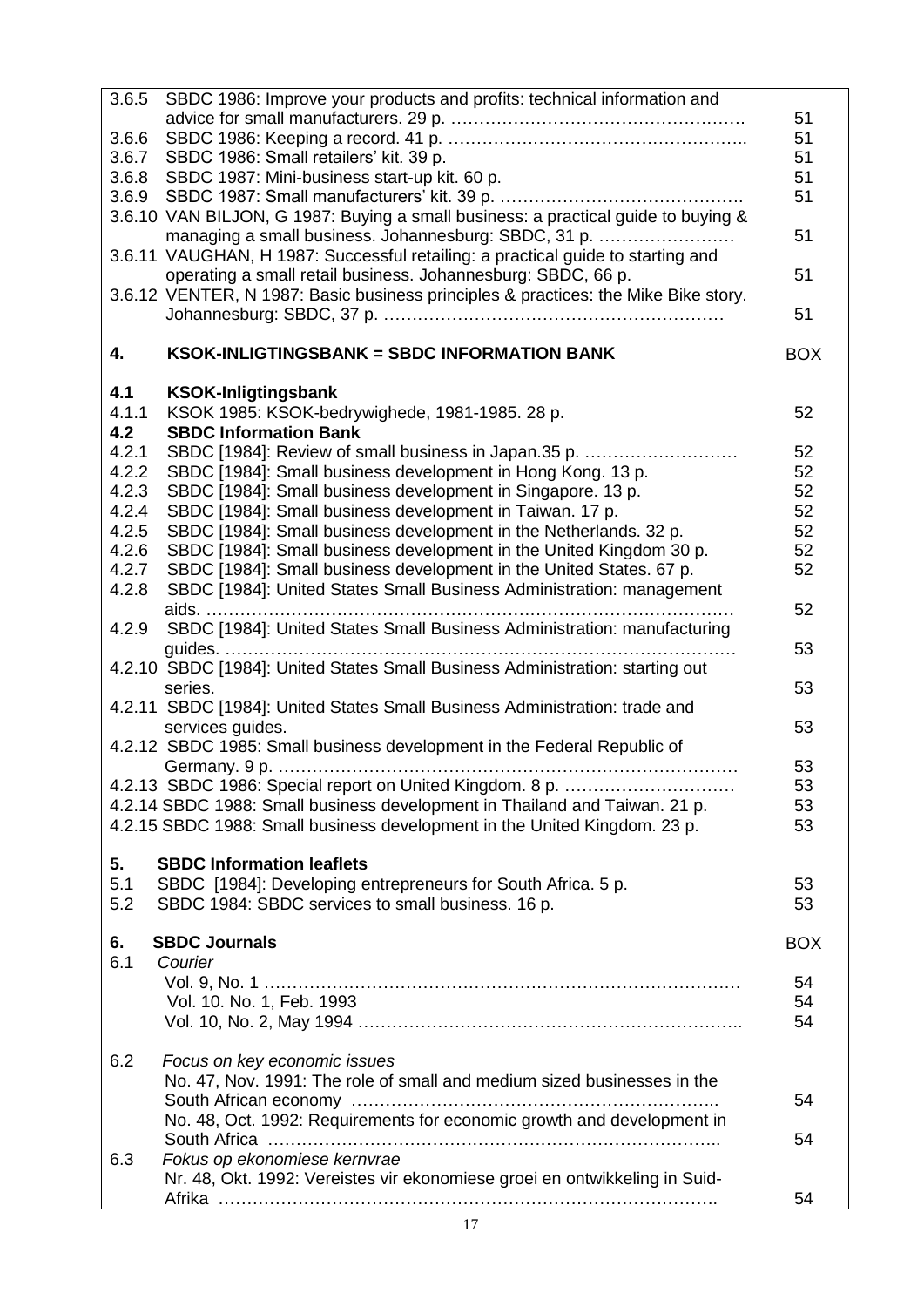| 6.4   | <b>KSOK</b> feiteblad                                                          |            |
|-------|--------------------------------------------------------------------------------|------------|
|       |                                                                                | 54         |
|       | 4/86, Maart 1987: Kontrolelys om 'n kleinhandelsonderneming te begin           | 54         |
|       |                                                                                | 54         |
|       | 12/87, Jan. 1987: Uitvoerwenke                                                 | 54         |
|       | 6/88, Jan. 1988: Begrip van finansiële state                                   | 54         |
| 6.5   | <b>SBDC</b> fact sheet                                                         | 54         |
|       |                                                                                | 54         |
|       | 3/86, Sept. 1986: Improve your stock control : a guide for small retailers     | 54         |
|       | 4/86, June 1986: Checklist for starting a small retail business                | 54         |
|       | 5/86, Aug. 1986: Locating your shop: a guide for small retailers               | 54         |
|       | 6/86, Jan. 1987: Understanding financial statements                            | 54         |
|       | 7/86, Jan. 1987: Do you know your market?                                      | 54         |
|       | 8/86, Jan. 1987: Understanding books of account                                | 54         |
|       | 10/86, Jan. 1988: Managing money for profit                                    | 54         |
|       | 11/86, 1987: Import replacement : opportunities for small business             | 54         |
|       | 13/87, May 1987: Home businesses                                               | 54         |
|       | 14/88, July 1988: Patents, copyright, registered designs and trademarks        | 54         |
| 6.6   | Thusano                                                                        |            |
|       |                                                                                | 54         |
|       |                                                                                |            |
| 7.    | <b>THE SBDC AND GOVERNMENT</b> [Titles indicate the language it is written in] |            |
| 7.1   | Samevattende korrespondensie: Relationship with the State. Part 1 & 2.         | 54A/54B    |
|       |                                                                                |            |
| 7.2   | PU vir CHO. Adviesburo vir Klein Sakeondernemings                              | <b>BOX</b> |
|       | 7.2.1 ABKS 1978: Voorgestelde nasionale plan vir hulpverlening aan klein       |            |
|       | sakeondernemings in Suid-Afrika. 85 p. [In opdrag van die Minister van         |            |
|       | Ekonomiese Sake: Brief gedateer 24 Oktober, geteken deur prof. N Swart,        | 55         |
|       |                                                                                |            |
| 7.3   | Suid-Afrika. Eerste Minister. Ekonomiese Raadgewer                             |            |
|       | 7.3.1 EKONOMIESE RAADGEWER VAN DIE EERSTE MINISTER 1980: Kort                  |            |
|       | samevatting van die werksaamhede van die Paneel vir Ekonomiese                 |            |
|       |                                                                                | 55         |
|       |                                                                                |            |
|       | 7.3.2 EKONOMIESE RAADGEWER VAN DIE EERSTE MINISTER 1980: Verslag               |            |
|       | oor en strategie vir die rasionalisasie van staats-ontwikkelingskorporasies.   | 55         |
|       |                                                                                |            |
|       | 7.3.3 EKONOMIESE RAADGEWER VAN DIE EERSTE MINISTER 1980: Verslag               |            |
|       | oor en strategie vir die rasionalisasie van staats-ontwikkelingskorporasies en |            |
|       | die stigting van 'n Suider-Afrikaanse Ontwikkelingsbank. 128 p.                | 55         |
|       |                                                                                |            |
| 7.4   | Nywerheidsontwikkelingskorporasie van Suid-Afrika (NOK/IDC)                    |            |
| 7.4.1 | IDC 1994: Promotion of industrial development.11 p.                            | 55         |
|       | 7.4.2 [VOSLOO, WB 198-]: Verhouding tussen die Staat en die KSOK (KSOK &       |            |
|       | NOK) [Ringlêer: bevat relevante inligting en korrespondensie]                  | 56         |
|       |                                                                                |            |
|       | 7.4.3 VOSLOO, WB 1992: Background comments with regard to the financial        |            |
|       | relationship between the State, the IDC and the SBDC. 3 p.                     | 56         |
|       |                                                                                |            |
| 7.5   | South Africa. Department of Manpower                                           |            |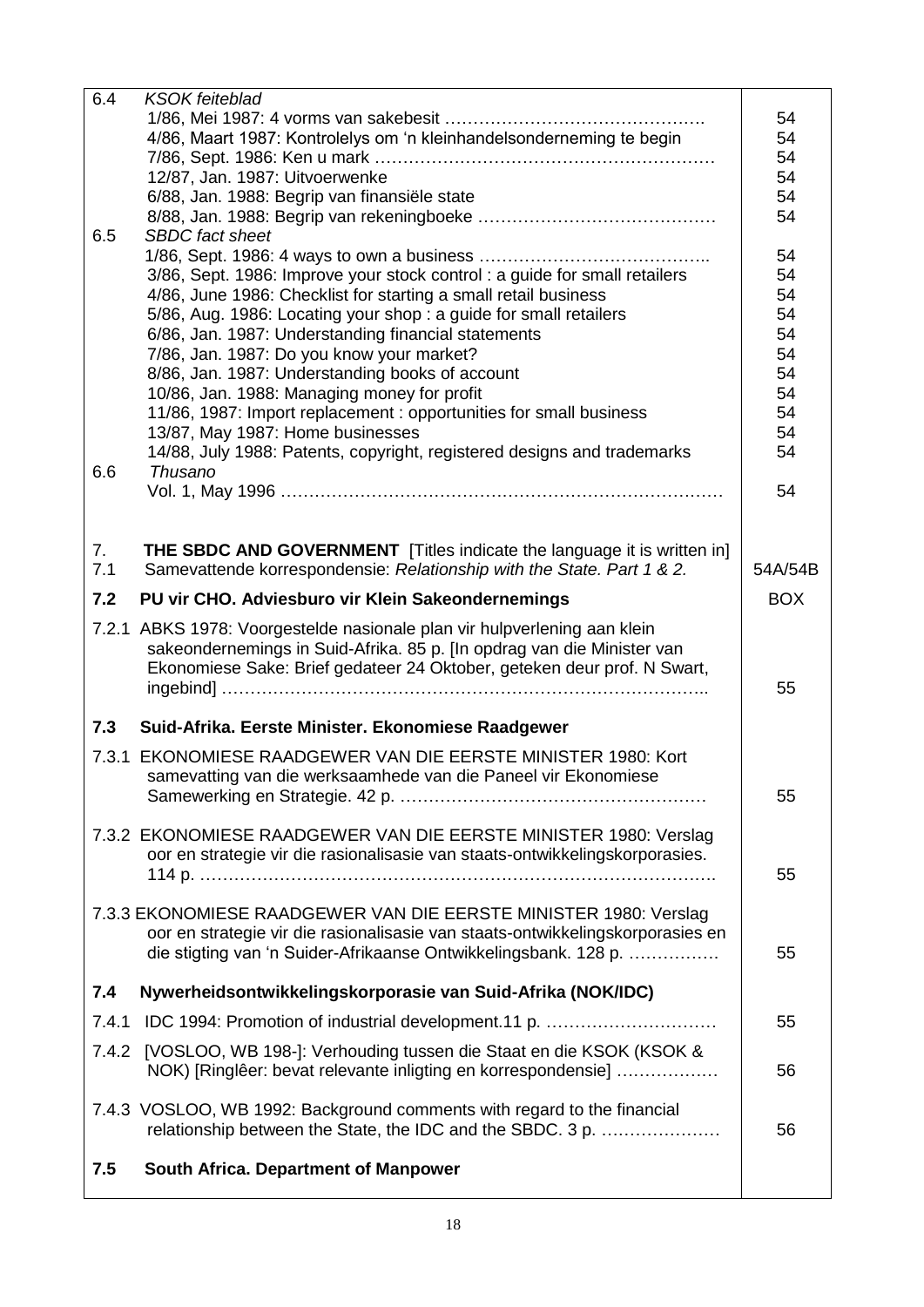| 7.5.1          | DEPARTMENT OF MANPOWER. National Manpower Commission 1984:<br>Report on an investigation into the small business sector in the Republic of<br>South Africa, with specific reference to the factors that may retard the growth<br>and development thereof. (Report 1/1984). Pretoria: Council for the                           | <b>BOX</b><br>56  |
|----------------|--------------------------------------------------------------------------------------------------------------------------------------------------------------------------------------------------------------------------------------------------------------------------------------------------------------------------------|-------------------|
| 7.6<br>7.6.1   | Suid-Afrika, Parlement, Kabinet<br>VOSLOO, WB 1987: Die KSOK en die finansiering van kleinsake-<br>ontwikkeling (Kabinetsmemorandum voorgelê deur WB Vosloo op 9                                                                                                                                                               | 57                |
| 7.7<br>7.7.1   | <b>South Africa, Central Statistical Service</b><br>CENTRAL STATISTICAL SERVICE 1988: SIC: Standard industrial<br>classification of all economic activities. 4 <sup>th</sup> ed. Pretoria: Central Statistical                                                                                                                 | 57                |
| 7.8<br>7.8.1   | South Africa. Committee on Development Assistance<br>COMMITTEE ON DEVELOPMENT ASSISTANCE 1990: The report of the<br>Committee on Development Assistance, October 1990. 241 p.                                                                                                                                                  | 57                |
| 7.9            | South Africa. Dept. of Finance. Komitee van Ondersoek na die Optimale<br><b>Benutting van Bewilligings vir Behuising</b>                                                                                                                                                                                                       |                   |
| 7.9.1          | KOMITEE VAN ONDERSOEK NA DIE OPTIMALE BENUTTING VAN<br>BEWILLIGINGS VIR BEHUISING 1990: Verslag 2 November 1990. 56p                                                                                                                                                                                                           | 57A<br><b>BOX</b> |
|                | 7.9.2 KSOK 1991: Voorstelle vir 'n werkskeppende behuisingstrategie. 12p<br>[Vergesel van dr Ben Vosloo se brief aan dr. Joop de Loor gedateer 10 April<br>1991 en Ig. se antwoord gedateer 18 Junie 1991]                                                                                                                     | 57A               |
| 7.10<br>7.9.1  | Suid-Afrika. Kleinsakeprioriteitekomitee<br>KLEINSAKEPRIORITEITSKOMITEE 1991: Verslag van die Interdeparte-<br>mentele Komitee van Ondersoek na Beleids- en Bestedingsprioriteite<br>onderliggend aan Staatsbesteding ten behoewe van Kleinsakeontwikkeling in<br>Suid-Afrika (Kleinsakeprioriteitekomitee), Maart 1991. 49 p. | 57                |
| 7.11           | <b>ECOSA</b><br>7.11.1 ECOSA. Task Team on Small Business Development 1992: Final draft<br>proposals [Incl. letter dated 7 December 1992, signed by DG Grobler, to Mr.                                                                                                                                                         | 58                |
| 7.12<br>7.12.1 | <b>Economic Advisory Council</b><br>ECONOMIC ADVISORY COUNCIL (1992?]: Employment creation: some                                                                                                                                                                                                                               | 58                |
| 7.13           | <b>National Economic Forum</b><br>7.13.1 26/04/1993: NEF. Long Term Working Group. Press release, 26 April 1993                                                                                                                                                                                                                | 58                |
|                | 7.13.2 28/06/1993: NEF. Short Term Working Group. Task Group on Small and<br>Medium Enterprises. [Agenda of meeting to be held on 28 June 1993]                                                                                                                                                                                | 58                |
|                | 7.13.3 28/07/1993: NEF STWG appointed Dedicated Meeting on Small Business :                                                                                                                                                                                                                                                    | 58                |
|                | 7.13.4 06/08/1993: Letter dated 6 August 1993, signed by Debra Marsden, to Dr. B                                                                                                                                                                                                                                               | 58                |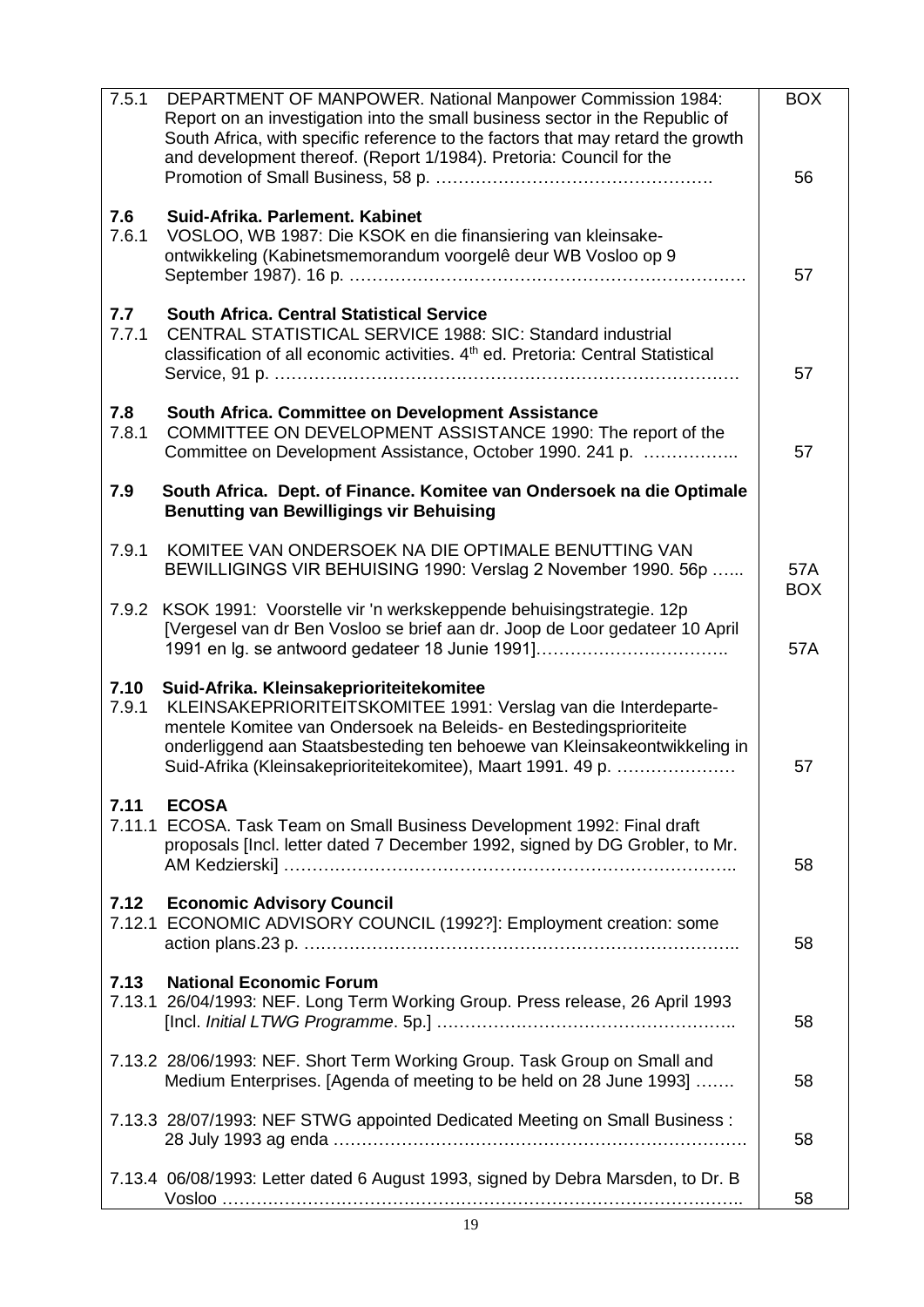| 7.13.5 BUSINESS FORUM 1994: Promotion of small and medium enterprises :<br>towards a national policy framework [Draft for the National Economic Forum's                                                                                                                                                                                   | <b>BOX</b><br>58 |
|-------------------------------------------------------------------------------------------------------------------------------------------------------------------------------------------------------------------------------------------------------------------------------------------------------------------------------------------|------------------|
|                                                                                                                                                                                                                                                                                                                                           |                  |
| 7.14<br><b>Independent Development Trust</b><br>7.14.1 IDT 1994: Submission to the Government of National Unity for the White                                                                                                                                                                                                             | 58               |
| 7.14.2 [SBDC] 1994: Draft for relevant sections of IDT Strategic Planning                                                                                                                                                                                                                                                                 | 58               |
| South Africa. Ministry of Trade and Industry<br>7.15<br>7.15.1 DTI discussion paper                                                                                                                                                                                                                                                       |                  |
| MINISTRY OF TRADE AND INDUSTRY 1994: Strategies for the<br>$\bullet$<br>development of an integrated policy and support programme for small,<br>medium and micro-enterprises in South Africa: a discussion paper. 49 p.                                                                                                                   | 58               |
| MINISTRY OF TRADE AND INDUSTRY 1994: Trade and industry<br>$\bullet$<br>Discussion paper. Proposal 21; Proposal 22; Proposal 35.                                                                                                                                                                                                          | 58               |
| MINISTRY OF TRADE AND INDUSTRY 1995: Letter dated 22 September<br>$\bullet$<br>1995, signed by Dr. A. Ruiters, to Dr. B Vosloo, regarding the realignment                                                                                                                                                                                 | 58               |
| MINISTRY OF TRADE AND INDUSTRY [1995]: Memorandum of<br>understanding between the Department of Trade and Industry as<br>represented by its Director-General and the "A" shareholders of the Small<br>Business Development Corporation Limited ("SBDC") as represented by Mr.                                                             | <b>BOX</b>       |
| MINISTRY OF TRADE AND INDUSTRY. Workshop on Small, Medium and<br>$\bullet$<br>Micro Enterprise Development and Financing. (1994). Framework for<br>providing financial services to emerging enterprises in South Africa. 26 p.                                                                                                            | 58<br>58         |
| MINISTRY OF TRADE AND INDUSTRY; SBDC 1995: Joint public<br>announcement by the Minister of Trade and Industry and the Chairman of the<br>SBDC (To be released Friday, 27 <sup>th</sup> January 1995, 15h00). 2 p.                                                                                                                         | 58               |
|                                                                                                                                                                                                                                                                                                                                           | 58               |
| RUITERS, A 1994: Small and medium enterprises in South Africa: a<br>statistical and policy review (Draft not for circulation). 67 p                                                                                                                                                                                                       | 58               |
| SACOB 1994: Comment on the Ministry of Trade and Industry's discussion<br>$\bullet$<br>paper titled "Strategies for the development of an integrated policy and<br>support programme for small, medium and micro enterprises in South Africa."<br>8 p. [Faxs from Keith Lockwood to Dr. Ben Vosloo; incl. Comment 2 <sup>nd</sup> . Draft | 58               |
| SBDC [1992]: Appendix 1, Graphic representation of proposed system [Incl.<br>$\bullet$<br>memorandum of Edwin Basson to Jo Schwenke dated 14 August 1990 re                                                                                                                                                                               | 58               |
| SBDC 1995: Additional comments on the proposed institutional framework                                                                                                                                                                                                                                                                    | <b>BOX</b>       |
| for SME support: (addendum to SBDC comments on the Discussion Paper<br>regarding SME support programmes in South Africa, January 1995). 7 p                                                                                                                                                                                               | 58               |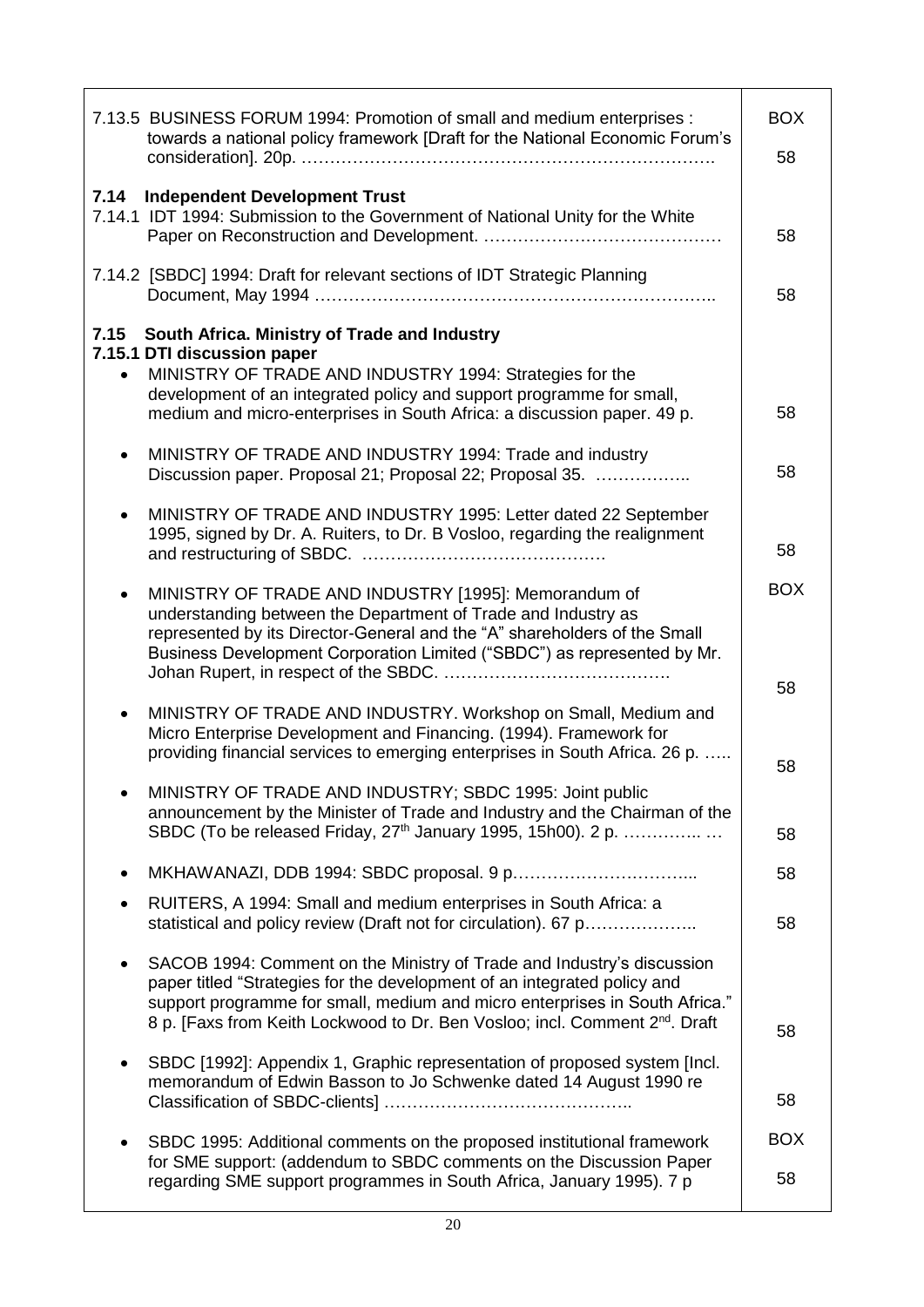|           | SBDC 1995: Comments prepared by the Small Business Development<br>Corporation on "Strategies for the development of an integrated policy and<br>support programme for small, medium and micro-enterprise in South Africa: a<br>discussion paper produced by Ministry of Trade and Industry."                                                                                                                                                                                                                                                                                                           | 58               |
|-----------|--------------------------------------------------------------------------------------------------------------------------------------------------------------------------------------------------------------------------------------------------------------------------------------------------------------------------------------------------------------------------------------------------------------------------------------------------------------------------------------------------------------------------------------------------------------------------------------------------------|------------------|
|           | SBDC 1995: Comments prepared by the Small Business Development<br>Corporation on "Strategies for the development of an integrated policy and<br>support programme for small, medium and micro-enterprise in South Africa: a<br>discussion paper produced by Ministry of Trade and Industry." Third draft.                                                                                                                                                                                                                                                                                              | 58               |
|           | [SBDC] 1995: Directory of business people. [Incl. Memorandum dated 17<br>November 1995 from Mmatsatsi Ramawela to Christo Botes]                                                                                                                                                                                                                                                                                                                                                                                                                                                                       | 58               |
|           | SBDC 1995: Relevant documentation in negotiations between the "A" and "B"<br>shareholders of the SBDC and various Government Departments                                                                                                                                                                                                                                                                                                                                                                                                                                                               | 58               |
|           | SBDC 1995: SBDC: proposed response to DTI Paper, January 1995.                                                                                                                                                                                                                                                                                                                                                                                                                                                                                                                                         | 58               |
|           | SBDC [1995]: [Untitled file containing background material on the SBDC]<br>[Also contains correspondence: Memorandum dated 3 Oktober 1995 from<br>Rita Brits to Dr. WB Vosloo re CM27: Mev. Z Mbeki; fax from Dr. AE Rupert<br>to Dr. WB Vosloo, dated 21 November 1994; letter from Minister of Finance<br>(Barend du Plessis), dated 17 November 1988, to Dr. WB Vosloo re Income<br>Tax liability of SBDC; letter dated 3 Oktober 1995 to Dr. WB Vosloo from<br>Hofmeyr Attorneys re legal status of Annual Meeting of SBDC which has<br>been postponed on 19 September 1995 until 6 Oktober 1995.) | <b>BOX</b><br>59 |
|           | SBDC. Systems Control Unit 1994: Preliminary survey of development<br>corporations operating in some independent and self-governing territories 3p.                                                                                                                                                                                                                                                                                                                                                                                                                                                    | 59               |
| ٠         | THOMAS, WH 1987: Interpretation of SBDC employment data. 8 p.                                                                                                                                                                                                                                                                                                                                                                                                                                                                                                                                          | 59               |
|           | VOSLOO, WB 1982: Entrepreneur en KMO-ontwikkeling [Transparante in                                                                                                                                                                                                                                                                                                                                                                                                                                                                                                                                     | 59               |
|           | VOSLOO, WB 1992: The quest for efficiency and responsibility in the<br>generation and spending of public funds. [35 p.] [Photocopy of article from:                                                                                                                                                                                                                                                                                                                                                                                                                                                    | 60               |
|           | VOSLOO, WB 1994: Comments on the future of development agencies. 5 p.                                                                                                                                                                                                                                                                                                                                                                                                                                                                                                                                  | 60               |
| ٠         | [VOSLOO, WB 1994]: Comparative characteristics of Government and                                                                                                                                                                                                                                                                                                                                                                                                                                                                                                                                       | 60               |
| ٠         | [VOSLOO, WB 1994]: Progress report on SBDC's involvement in the<br>refocussing and reshaping of the small and medium enterprise (SME) scene                                                                                                                                                                                                                                                                                                                                                                                                                                                            | 60               |
| $\bullet$ | [VOSLOO, WB 1994]: The role of the Small Business Development<br>Corporation. 10 p.                                                                                                                                                                                                                                                                                                                                                                                                                                                                                                                    | 60               |
| ٠         | VOSLOO, WB 1994: SBDC highlights: track record, March 1994 [plus more                                                                                                                                                                                                                                                                                                                                                                                                                                                                                                                                  | 60               |
|           | [VOSLOO, WB 1994]: A survey of small business training in South Africa.14p                                                                                                                                                                                                                                                                                                                                                                                                                                                                                                                             | 60               |
|           | [VOSLOO, WB 1994]: Why the importance of the small business? 6 p.                                                                                                                                                                                                                                                                                                                                                                                                                                                                                                                                      | 60               |
|           |                                                                                                                                                                                                                                                                                                                                                                                                                                                                                                                                                                                                        |                  |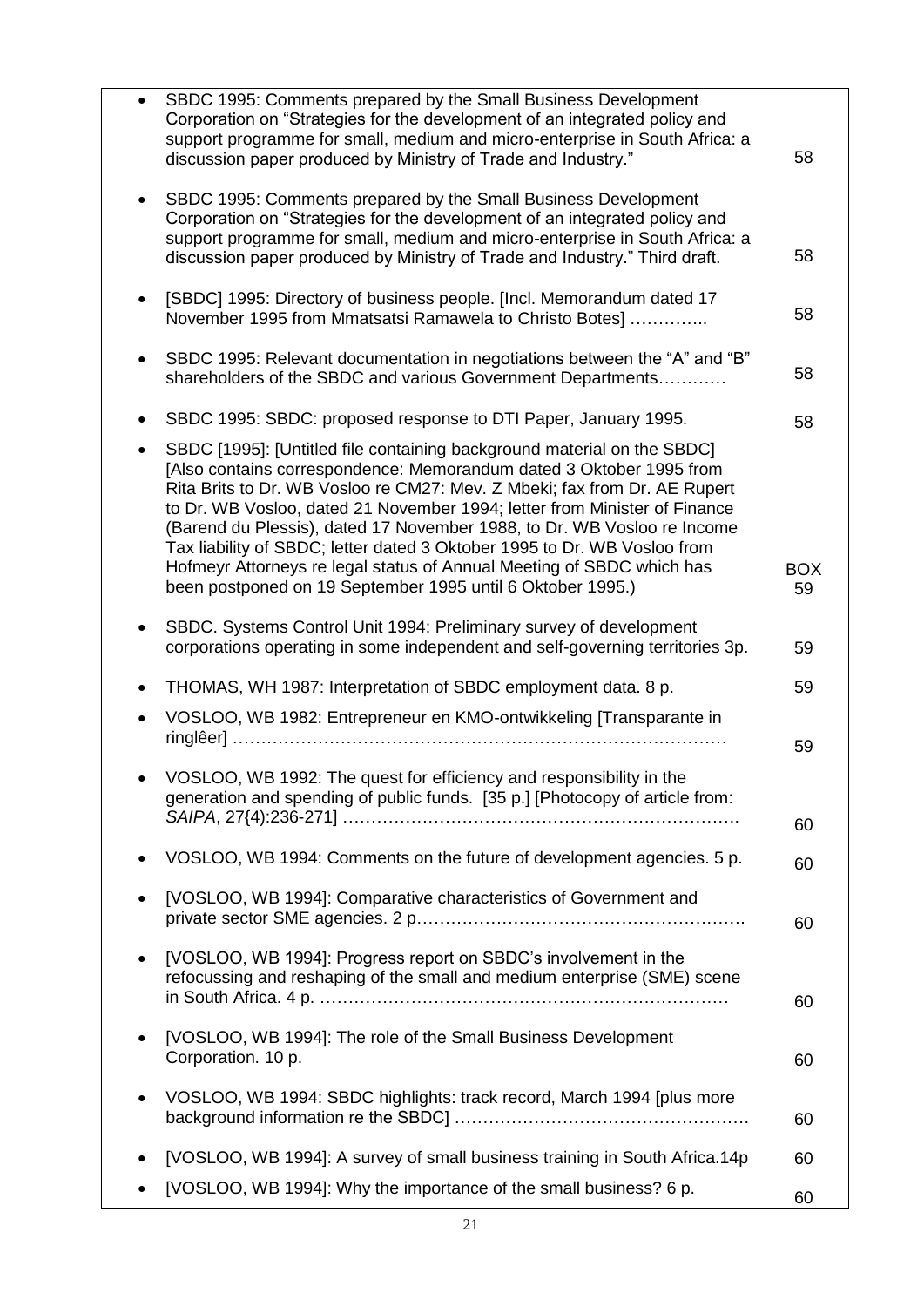|                  | <b>7.15.2 National Small Business Act</b><br>SOUTH AFRICA 1995: National Small Business Act in draft Bill format                                                                                                                                                                                                            | <b>BOX</b>             |
|------------------|-----------------------------------------------------------------------------------------------------------------------------------------------------------------------------------------------------------------------------------------------------------------------------------------------------------------------------|------------------------|
|                  | (Government Gazette, Vol. 366, No. 16876, 15 December 1995).                                                                                                                                                                                                                                                                | 60                     |
|                  | SOUTH AFRICA. National Small Business Act. 5th Draft. 25 p.                                                                                                                                                                                                                                                                 | 60                     |
| 7.16             | South Africa. National Assembly. Select Committee on Finance<br>7.16.1 VOSLOO, WB 1995: The macro implications of SME development support :<br>submission to the Select Committee on Finance, National Assembly,                                                                                                            | 60                     |
| 7.17             | <b>Reconstruction and Development Programme</b><br>7.17.1 MALHOTRA, M 1994: The institutional framework for SME and<br>Microenterprise development in South Africa: draft, 24 August 1994. 21 p.<br>7.17.2 RDP 1996: RDP White Paper: discussion document. 60 p.<br>7.17.3 [VOSLOO, WB 1995]: Koerantknipsels (Media clips) | 60<br>60<br>60         |
| 8.<br>8.1<br>8.2 | THE SBDC AND THE WORLD BANK<br>DFC 1994: Analyis of the Small Business Development Corporation (SBDC):<br>RILEY, TA 1993: South Africa: characteristics of and constraints facing Black<br>businesses in South Africa: survey results. (World Bank discussion paper; 5).                                                    | 60                     |
| 8.3              | SBDC 1994: Aide memoire of meeting with the World Bank on 14 June 1994<br>14H00-15H00 at SBDC Offices, 23 Jan Hofmeyr Road, Westville [Incl.<br>correspondence with T Riley, The World Bank representative.]                                                                                                                | 60<br><b>BOX</b><br>60 |
| 8.4              | SBDC [1995?]: SBDC comments on the DFC report entitled "Analysis of the                                                                                                                                                                                                                                                     | 61                     |
| 8.5              | Fax dated 24 November 1994 from Ben Vosloo to Thyra Riley plus<br>(discussion document?) titled "Small Business Development Corporation                                                                                                                                                                                     | 61<br>61A              |
| 8.6              | VITTAS, D 1994: Policy issues in contractual savings in South Africa.                                                                                                                                                                                                                                                       | 61                     |
| 8.6              | WORLD BANK 1991: Cooperation between The World Bank and NGOS:<br>1990 progress report. Washington: World Bank, 38 p.                                                                                                                                                                                                        | 61                     |
| 8.7              | WORLD BANK 1991: Developing the private sector: The World Bank's<br>experience and approach. Washington, World Bank, 37 p.                                                                                                                                                                                                  | 61                     |
| 8.8              | [WORLD BANK 1995]: South Africa: institutional framework for Black                                                                                                                                                                                                                                                          | 61                     |
| 8.9              | [WORLD BANK 1995]: South Africa: private sector development for Black                                                                                                                                                                                                                                                       | 61                     |
| 9.               | <b>RESTRUCTURING OF THE SBDC</b>                                                                                                                                                                                                                                                                                            | <b>BOX</b>             |
| 9.1              | SBDC 1995: Realignment resolutions and submissions                                                                                                                                                                                                                                                                          | 62A                    |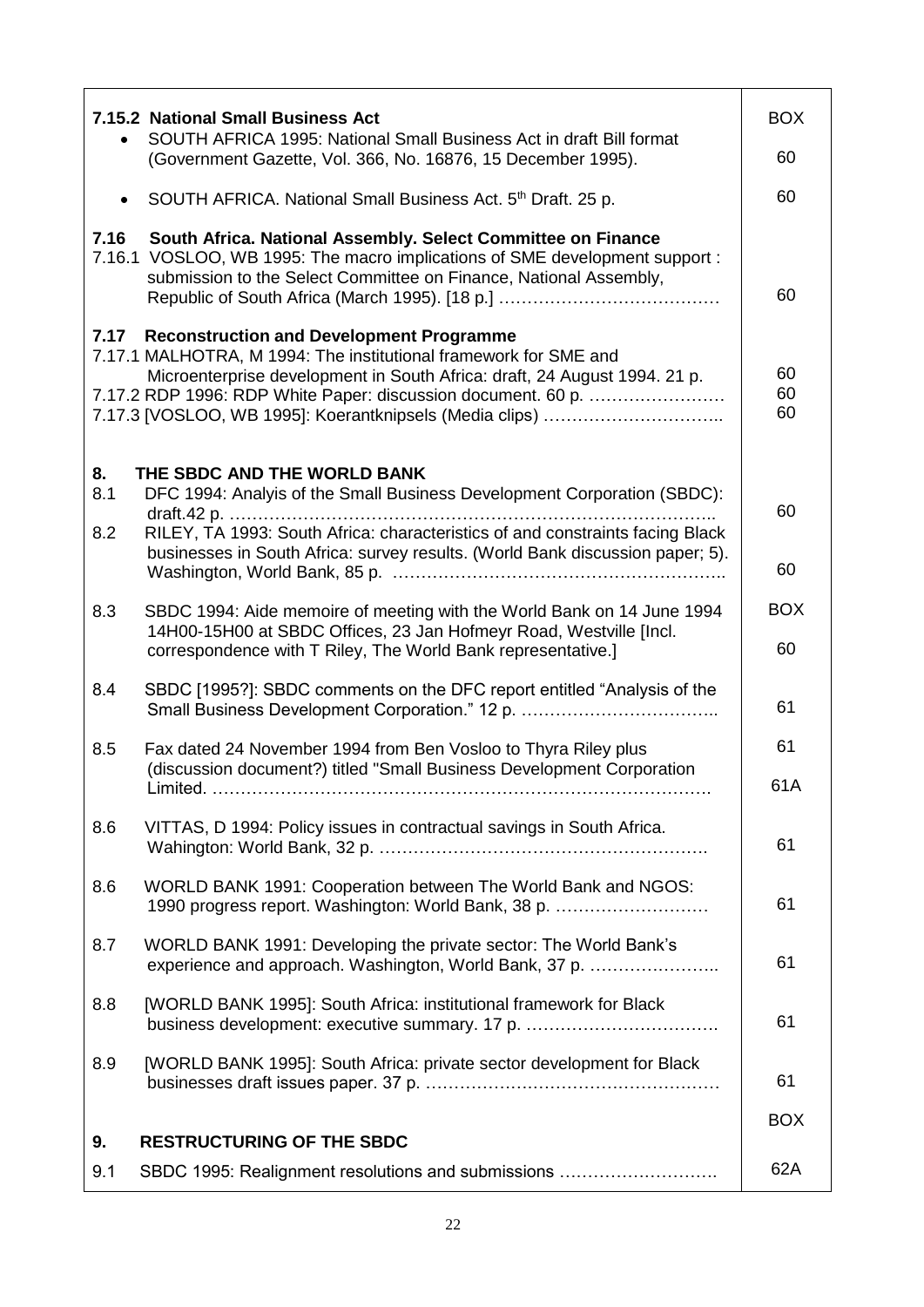| 9.2                                                                                                                                                                                                                      | 62B              |
|--------------------------------------------------------------------------------------------------------------------------------------------------------------------------------------------------------------------------|------------------|
| SBDC 1995: Restructuring (Evaluation of SBDC assets.)<br>9.3                                                                                                                                                             | 62A              |
| 9.4<br>SBDC 1996: Key events in the formation, development and restructuring of                                                                                                                                          | 62B              |
| 9.5<br>SBDC 1996: Key events in the formation, development and restructuring of                                                                                                                                          | 62B              |
| 9.6<br>SBDC 1996: Key events in the formation, development and restructuring of                                                                                                                                          | 62C              |
| 9.7<br>SBDC 1996: Key events in the formation, development and restructuring of                                                                                                                                          | 62D              |
| 9.8<br>SBDC 1996: Overview of key events in the formation, development and<br>restructuring of the SBDC: comments and documents.                                                                                         | 62D              |
| <b>RESEARCH BY OTHER INSTITUTIONS</b><br>10.                                                                                                                                                                             |                  |
| 10.1<br><b>South African Interests</b>                                                                                                                                                                                   |                  |
| 10.1.1 COOPERS & LYBRAND MANAGEMENT ADVISORY SERVICES 1995:<br>Overview of development parastatals in South Africa.                                                                                                      | 61               |
| 10.1.2 CZYPIONKA, N 1994: The South African economy: change as a process, not                                                                                                                                            | <b>BOX</b><br>61 |
| 10.1.3 DECISION MAKERS GROUP 1993: The impact of change: South African<br>corporate executive views on anticipated trading conditions in a democratic                                                                    | 61               |
| 10.1.4 ECONOMETRIX 1994: Aspects of development funding in the RSA :<br>international models and norms (Draft 1) : prepared for the Development Bank                                                                     | 61               |
| 10.1.5 ECONOMETRIX 1995: Proposal : macro-economic simulator, addressed to                                                                                                                                               | 61               |
| 10.1.6 FRANKEL MAX POLLAK VINDIRINE INC. 1992: Platform for investment.<br>198 p. [Letter included: dated 9 Desember 1992 to Dr. Ben Vosloo, signed by                                                                   | 61               |
| 10.1.7<br>INDUSTRIAL DEVELOPMENT CORPORATION OF SOUTH AFRICA<br>LIMITED [1994?]: SME sector: a national strategy. 6 p.                                                                                                   | 61               |
| 10.1.8 INSTITUTE OF DIRECTORS IN SOUTHERN AFRICA. King Committee on<br>Corporate Governance 1994: The Code of corporate practices and conduct:<br>an extract from The King report on corporate governance. Johannesburg: | 61               |
|                                                                                                                                                                                                                          |                  |
| 10.1.9 REDF JOB CREATION TRUST 1994: Establishment of Local Service Centre<br>(LSC) incorporating a Sectorial Manufacturing Technology Centre (SMTC):                                                                    | <b>BOX</b>       |
|                                                                                                                                                                                                                          | 61               |
|                                                                                                                                                                                                                          |                  |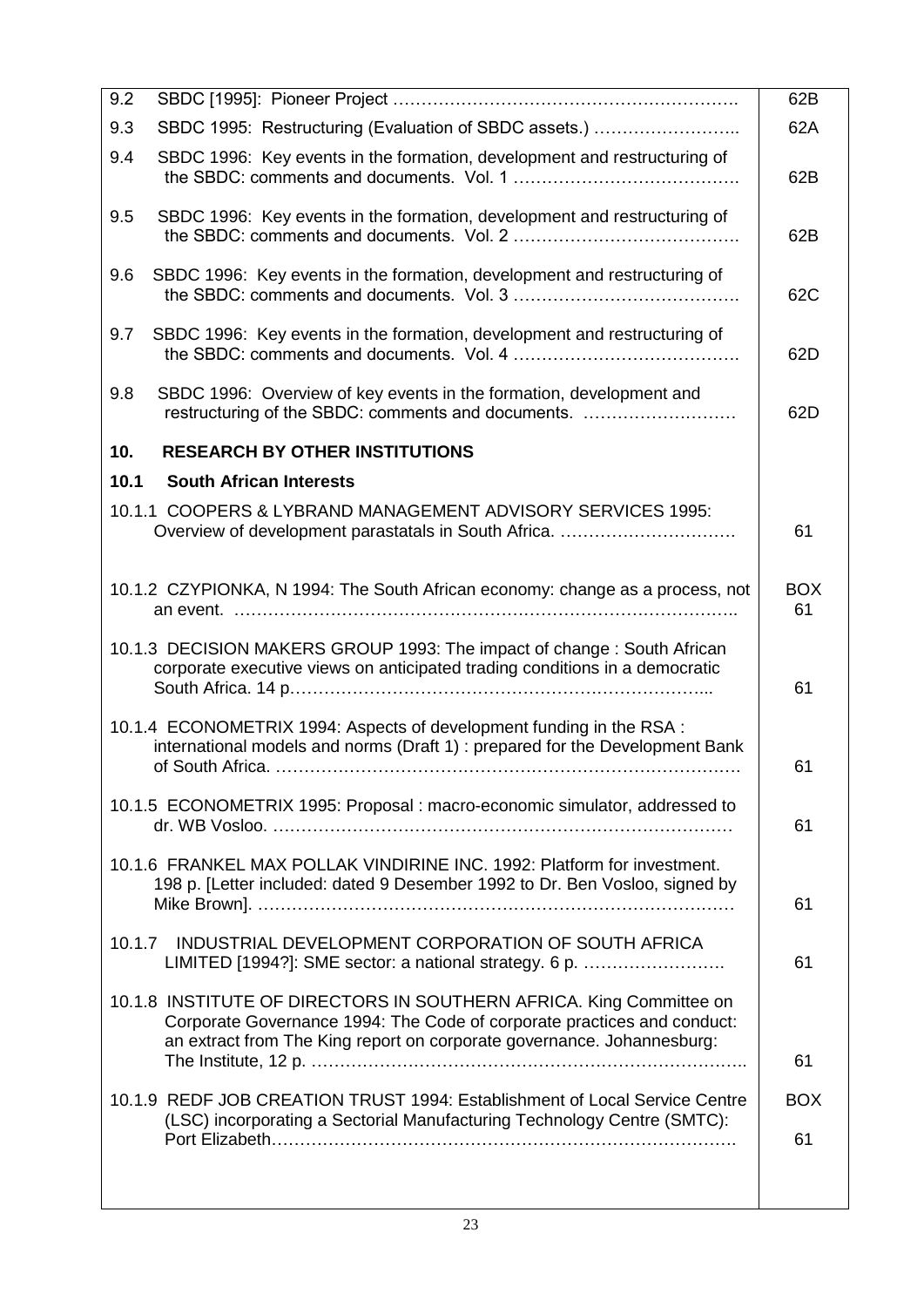|        | 10.1.10 SUNNYSIDE GROUP 1994: Executive outline: institutional and policy<br>framework to support micro, small and medium enterprises in South Africa     | 61         |
|--------|-----------------------------------------------------------------------------------------------------------------------------------------------------------|------------|
|        | 10.1.11 SUNNYSIDE GROUP 1994: Perspectives on policy issues for the                                                                                       |            |
|        | development of the SME sector in South Africa: draft discussion document,                                                                                 |            |
|        |                                                                                                                                                           | 61         |
|        | 10.1.12 URBAN FOUNDATION 1987: Report on an investigation to determine the                                                                                |            |
|        | feasibility of establishing centres for small enterprises in South Africa                                                                                 | 61         |
| 10.2   | <b>Foreign interests</b>                                                                                                                                  |            |
|        | 10.2.1 CHRISTEN, RP; Rhyne, E; Vogel RC 1994: Maximizing the outreach of                                                                                  |            |
|        | microenterprise finance: the emerging lessons of successful programs: draft.                                                                              |            |
|        |                                                                                                                                                           | 62         |
|        | 10.2.2 DONCKELS, R  [et al.] 1993: Onderzoek bij belgische KMO's naar de                                                                                  |            |
|        | samenwerkings- en ondersteuningsmogelijken ten opzichte van KMO's in<br>ontwikkelingslanden: onderzoek uitgevoerd in opdracht van het Algemeen            |            |
|        | Bestuur van de Ontwikkelingssamenwerking. 137 p.                                                                                                          | 62         |
|        |                                                                                                                                                           |            |
|        | 10.2.3 GRAY, T; GAMSER, M 1994: Building an institutional and policy framework<br>to support small and medium enterprises: learning from other countries. |            |
|        |                                                                                                                                                           | 62         |
|        |                                                                                                                                                           |            |
|        |                                                                                                                                                           | <b>BOX</b> |
| 11.    | <b>TRAINING BY OTHER INSTITUTIONS</b>                                                                                                                     |            |
| 11.1.  | <b>South Africa</b>                                                                                                                                       |            |
| 11.1.1 | FINANCIAL SERVICES GROUP. Guarantee Trust 1992: Basic bookkeeping                                                                                         |            |
|        |                                                                                                                                                           | 62         |
|        | 11.1.2 GOLDBY, COMPTON & MACKELVIE 1978: The duties, responsibilities and                                                                                 |            |
|        | rights of a company director in South Africa. Cape Town, Goldby, Compton                                                                                  |            |
|        |                                                                                                                                                           | 62         |
| 11.1.3 | IMPACT TRAINING (PTY) LTD. [1988?]: I.R. at work: an industrial relations                                                                                 |            |
|        |                                                                                                                                                           | 62         |
| 11.1.4 | IMPACT TRAINING (PTY) LTD. [1988?]: Unfair dismissal: a programme                                                                                         |            |
|        | dealing with unfair labour practices. Participant workbook                                                                                                | 62         |
|        |                                                                                                                                                           |            |
| 11.1.5 | NATIONAL TRAINING INSTITUTE 1985: Voorstel: opleidingsprogram en                                                                                          | 62         |
|        |                                                                                                                                                           |            |
| 11.1.6 | PEAT MARWICK 1985: Starting your own business. Johannesburg: Peat                                                                                         |            |
|        |                                                                                                                                                           | 63         |
|        | 11.1.7 SOUTH AFRICA. Dept. of Trade and Industry 1992. Innovating growth 12p.                                                                             | 63         |
| 11.1.8 |                                                                                                                                                           |            |
|        | TRIDENT INSTITUTE [1988?]: One-up business training: managing                                                                                             |            |
|        | business activities (MBA). Workbooks 1-7. Cape Town: Trident Institute.                                                                                   | 63         |
|        | 11.1.9 VAN DER MERWE, GJ 1994: A guide to understanding the basics of                                                                                     |            |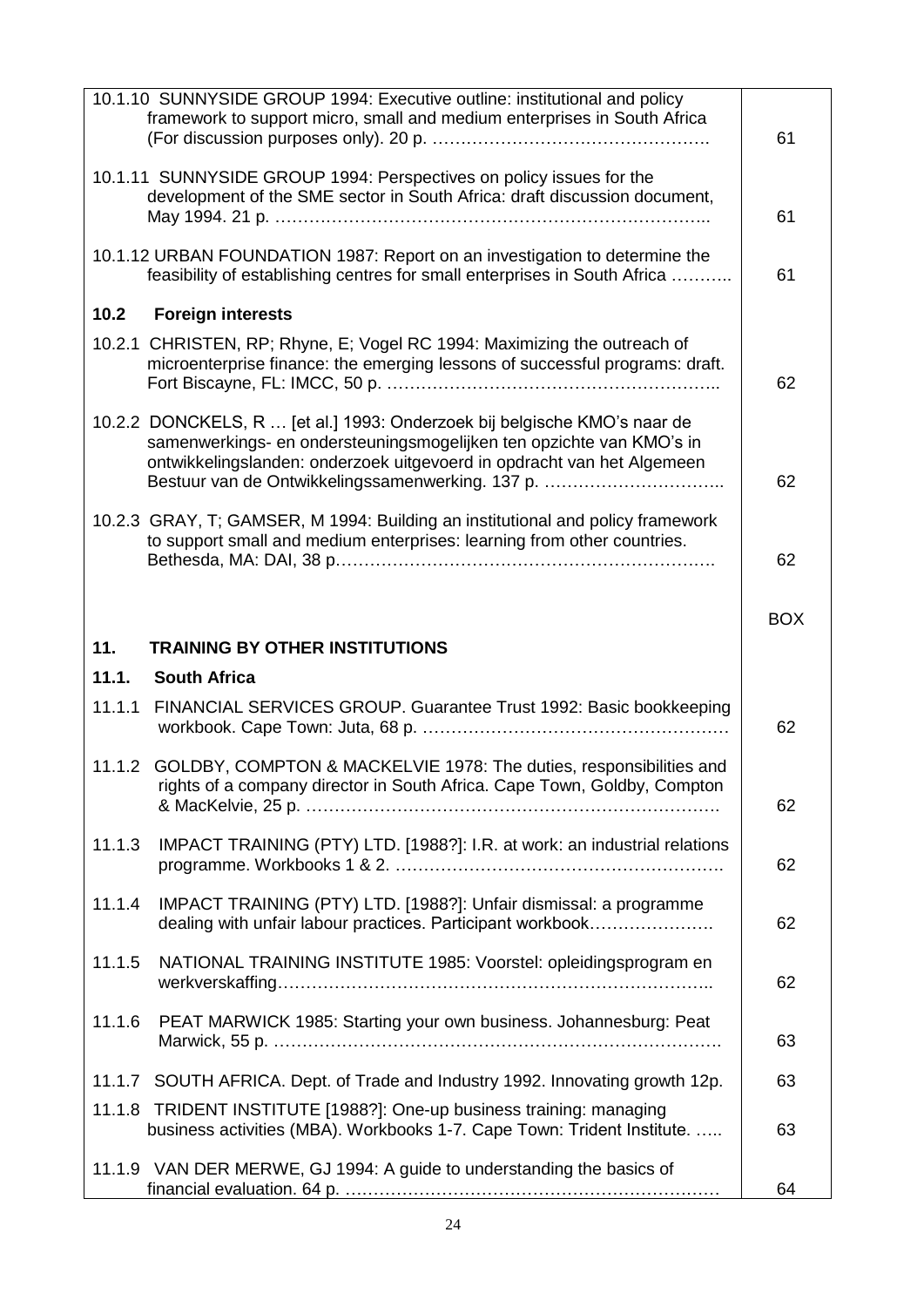| 11.1.10 WITS GRADUATE BUSINESS SCHOOL 1980: Small business<br>development. [Explanation of available courses]                                                                                                                                                                           | 64         |
|-----------------------------------------------------------------------------------------------------------------------------------------------------------------------------------------------------------------------------------------------------------------------------------------|------------|
| 11.2 Foreign countries                                                                                                                                                                                                                                                                  | <b>BOX</b> |
| 11.2.1 ASTROM, C 1991: Improve your business: training for management of small<br>businesses: a case study: presenting the IYB Programme. Geneve: ILO, 34p.                                                                                                                             | 64         |
| 11.2.2 CENTER FOR LEADERSHIP STUDIES 1973: The essentials of situational<br>leadership: an approach for increasing managerial effectiveness. [Ringlêer]                                                                                                                                 | 64         |
| 11.2.3 CRAC 1983: Your own business. (Survival and job skills series). [photocopy]                                                                                                                                                                                                      | 65         |
| 11.2.4 HIRSCH, SK; Kummerow, JM 1987: Introduction to type in organizations:<br>individual interpretive guide. 2 <sup>nd</sup> ed. Palo Alto, CA: Consulting Psychologists                                                                                                              | 65         |
| 11.2.5 JAY, A 1976: How to run a meeting: the companion booklet to the film<br>"Meetings, bloody meetings." London: Video Arts, 32 p.                                                                                                                                                   | 65         |
| 11.2.6 NCMV-JONGEREN 1992: Startershandboek. Brussel: NCMV-Jongeren.                                                                                                                                                                                                                    | 65         |
| 11.2.7 RIDGE professional training & consultation services [Lêer]                                                                                                                                                                                                                       | 66         |
|                                                                                                                                                                                                                                                                                         | 66         |
| 11.2.9 WOMEN'S WORLD BANKING 1993: WWB best practice manual on building                                                                                                                                                                                                                 | 66         |
|                                                                                                                                                                                                                                                                                         | <b>BOX</b> |
| 11.2.10 WOMEN'S WORLD BANKING 1993: WWB best practice manual on<br>building strong credit and savings operations. Vol. 2.                                                                                                                                                               | 66A        |
| 11.2.11 WOMEN'S WORLD BANKING 1994: United Nations Expert Group on                                                                                                                                                                                                                      | 66         |
| 12.<br><b>CONFERENCES</b>                                                                                                                                                                                                                                                               |            |
| 12.1<br><b>Papers</b>                                                                                                                                                                                                                                                                   |            |
| 12.1.1 KHALID BIN IBRAHIM, A [1990?]: The development and financing strategies<br>for small-scaled and medium-scaled industries as well as micro enterprises:<br>the Malaysian experience. 13 p. [Workshop on Small, Medium and Micro<br>Enterprise Development and Financing. (1990?)] | 67         |
| 12.1.2 LOMBARD, JA [198?]: Capitalism versus socialism with reference to South                                                                                                                                                                                                          | 67         |
| 12.1.3 MKHWANAZI, DDB 1994: The role of financial institutions in Black<br>empowerment. [Group Communications Conference. Empowerment of Black                                                                                                                                          | 67         |
| 12.1.4 SCHMIKL, E 1993: The dynamics of entrepreneurial leadership: draft paper.                                                                                                                                                                                                        | 67         |
| 12.1.5 THOMAS, WH 1987: The nature of the informal sector and its role in the<br>urbanisation process. 18 p. [HSRC Urbanisation-Project (1987)]                                                                                                                                         | 67         |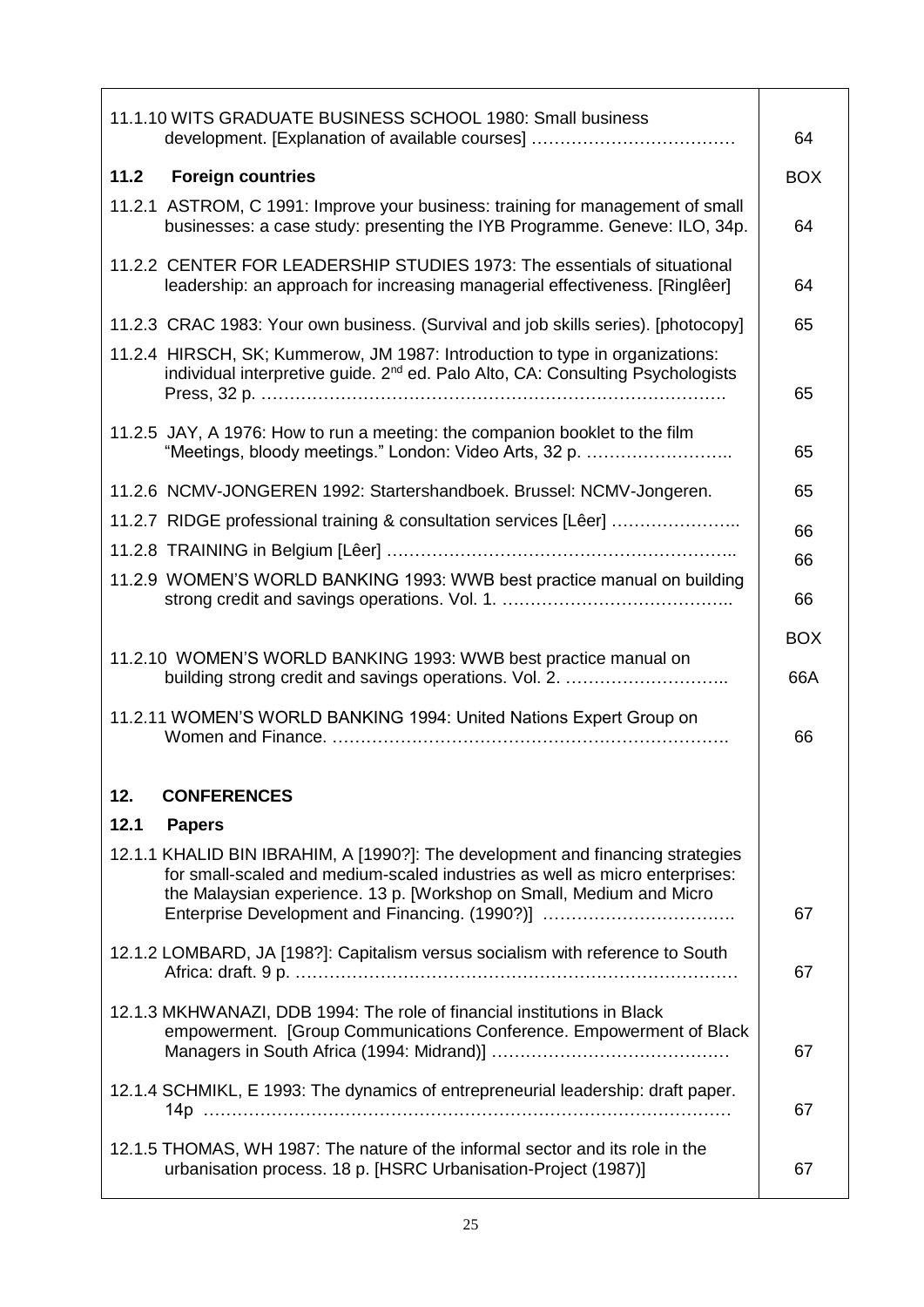| 12.1.6 THOMAS, WH 1987: Structural change and the small business sector. 26 p.<br>[Biennial Conference of the Economic Society of South Africa. (1987 : | 67         |
|---------------------------------------------------------------------------------------------------------------------------------------------------------|------------|
| 12.1.7 ZIMBABWE. Minister of State for National Affairs, Employment creation and                                                                        |            |
| Cooperatives 1993: Presentation. [Conference on the Development and                                                                                     |            |
| Growth of Micro-Business Activity in Zimbabwe (1993: Monomatapa Hotel)]                                                                                 | 67         |
| <b>Proceedings</b><br>12.2                                                                                                                              |            |
| 12.2.1 CONFEDERATION OF ZIMBABWE INDUSTRIES. Regional Business                                                                                          |            |
| Conference (3rd: 1992: Nyanga): Regional cooperation.43 p.                                                                                              | 67         |
| 12.2.2 FRIEDRICH-NAUMANNN-STIFTUNG. Liberalisation and regional integration                                                                             |            |
| in Africa (1992: Arusha, Tanzania): Proceedings of an international                                                                                     |            |
|                                                                                                                                                         | 67         |
| 12.2.3 INTERNATIONAL COUNCIL FOR SMALL BUSINESS WORLD                                                                                                   |            |
| CONFERENCE (36 <sup>th</sup> : 1991: Vienna): Proceedings: partnership for the                                                                          |            |
| renaissance of small business in Central and Eastern Europe: papers of the                                                                              |            |
|                                                                                                                                                         | 68         |
| 12.2.4 INTERNATIONAL COUNCIL FOR SMALL BUSINESS WORLD                                                                                                   |            |
| CONFERENCE (40 <sup>th</sup> : 1995: Sydney, Australia): Proceedings: skills for                                                                        |            |
|                                                                                                                                                         | 68         |
|                                                                                                                                                         |            |
|                                                                                                                                                         |            |
| 12.2.5 INTERNATIONAL COUNCIL FOR SMALL BUSINESS, SOUTHERN<br>AFRICA. Annual conference (5 <sup>th</sup> : 1992: Johannesburg): Prosperity for Africa:   | <b>BOX</b> |
|                                                                                                                                                         | 68         |
|                                                                                                                                                         |            |
| 12.2.6 INTERNATIONAL COUNCIL FOR SMALL BUSINESS, SOUTHERN                                                                                               |            |
| AFRICA. Annual conference (6th: 1993: Durban): Prosperity for Africa:                                                                                   | 68         |
|                                                                                                                                                         |            |
| 12.2.7 PRESIDENT'S CONFERENCE ON SMALL BUSINESS (1995: Durban):                                                                                         |            |
| Background papers for the workshop sessions; International experts                                                                                      | 69         |
|                                                                                                                                                         |            |
| 12.2.8 STICHTING BEDRIJFSMANAGEMENT SEMINAIRIE (1988): Een                                                                                              |            |
|                                                                                                                                                         | 69 & 70    |
| 12.2.9 URBAN-RURAL WORKSHOP (1982: Stellenbosch): The role of the public                                                                                |            |
| development corporations in generating jobs and incomes for Blacks,                                                                                     |            |
| particularly in the Black states (Urban-Rural Workshop report 82/5) 30 p.                                                                               | 70         |
|                                                                                                                                                         |            |
| 13.<br><b>EXPORT</b>                                                                                                                                    | <b>BOX</b> |
| 13.1<br>AUSTRALIA. Foreign Affairs and Trade 1995: Winning enterprises: how                                                                             |            |
| Australia's small and medium enterprises compete in global markets.<br>Canberra: Australian Govt. Publ. Service, 102 p.                                 | 71         |
|                                                                                                                                                         |            |
| 13.2<br>BUSINESS DAY 1995: Exporting SA: Business Day survey, October 31                                                                                |            |
|                                                                                                                                                         | 71         |
|                                                                                                                                                         |            |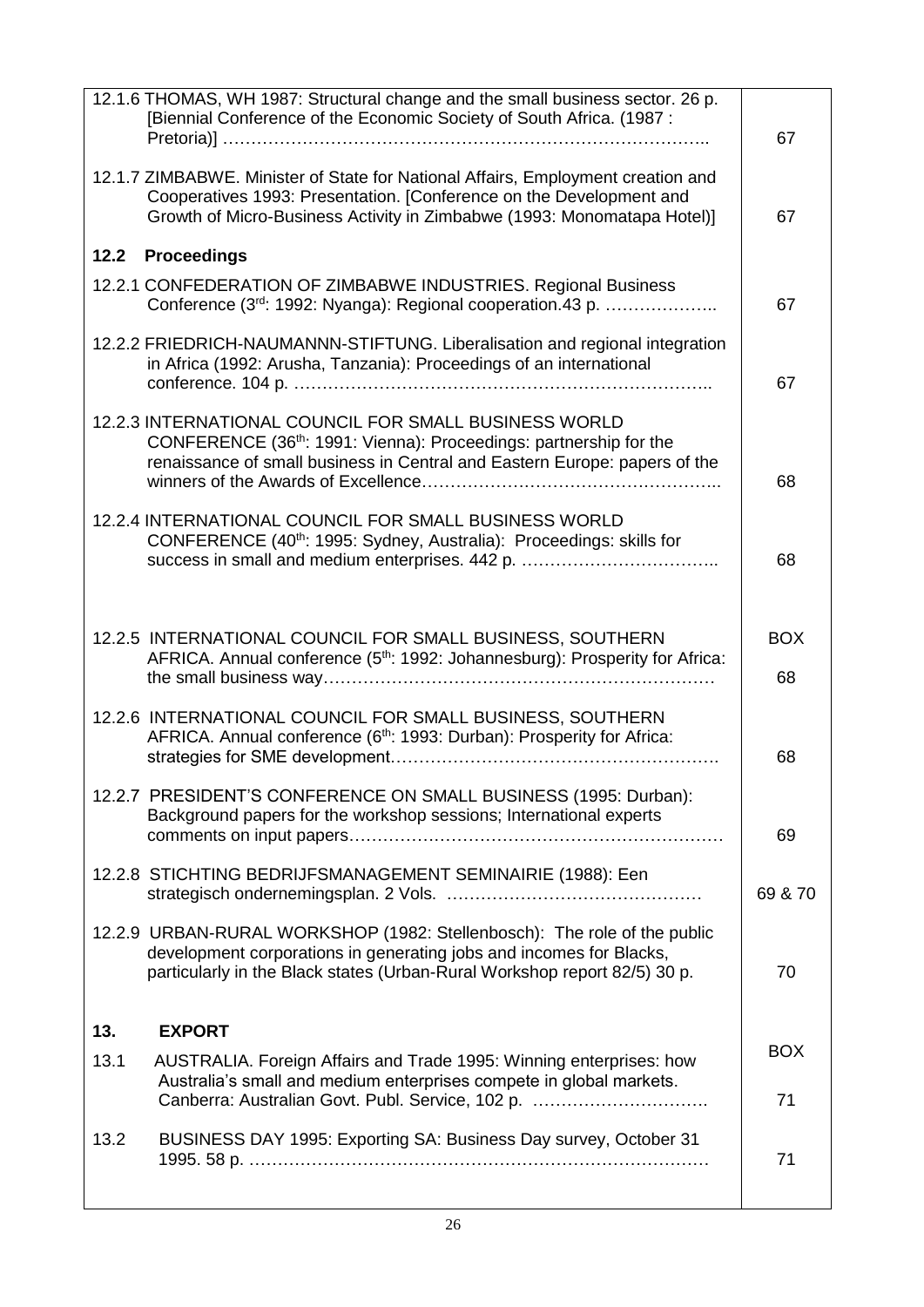| 13.3  | CAVUSGILL, ST  [et al.] 1993: Exports from small and medium-sized<br>enterprises in developing countries: issues and perspectives. Geneva: ITC,                                                                         | 71         |
|-------|-------------------------------------------------------------------------------------------------------------------------------------------------------------------------------------------------------------------------|------------|
| 13.4  |                                                                                                                                                                                                                         | 71         |
| 13.5  | ERNST & YOUNG 1995: Investing in South Africa. Johannesburg: Ernst &                                                                                                                                                    | 71         |
| 13.6  | MCKINSEY & CO. 1993: Emerging exporters: Australia's high value-added<br>manufacturing exporters. Melbourne: Australian Manufacturing Council, 89 p.                                                                    | 71         |
| 13.7  |                                                                                                                                                                                                                         | 71         |
| 13.8  | THOMAS, WH 1992: Small business export promotion: the challenge for                                                                                                                                                     | 71         |
| 14.   | <b>SME POLICIES IN EUROPE</b>                                                                                                                                                                                           |            |
| 14.1  | BACKGROUND [Journal- and Newspaper clips, typed notes and pamphlet]                                                                                                                                                     | 72         |
| 14.2  | ASSOCIAZIONE PICCOLE INDUSTRIE [198?]: An introduction. [10 p.]                                                                                                                                                         | 72         |
| 14.3  | COUNCIL OF EUROPE 1986: The role of local authorities in promoting the<br>creation or operation of small or medium-sized firms within a general policy of                                                               | 72         |
|       | endogenous development. Strassbourg: The Council, 31 p.                                                                                                                                                                 | 72         |
| 14.4  | DE BATSELIER, Norbert [1988?]: Naar een toekomsgericht vlaams KMO-<br>beleid in international perspectief. [photocopy] 180 p.                                                                                           | 72         |
|       |                                                                                                                                                                                                                         |            |
|       |                                                                                                                                                                                                                         | <b>BOX</b> |
| 14.5  | DONCKELS, R 1992: Is er nog een toekomst voor onze KMO's na 1 Januari<br>1993?: openingscollege academiejaar 1992-1993, K.U. Brussel                                                                                    | 72         |
| 14.6  | DURHAM UNIVERSITY BUSINESS SCHOOL. Small Business Centre 1991:<br>Case: small firms' growth programme. Geneva: ILO, 16 p.                                                                                               | 72         |
| 14.7  | ECONOMIST INTELLIGENCE UNIT 1983: The European climate for small<br>businesses: a 10 country study. London: EIU, 88 p.                                                                                                  | 72         |
| 14.8  | PATEL, VG; Awashi, D [1991?]: Case study: EDI's entrepreneurship<br>development programme for new enterprise creation. Geneva: ILO, 21 p.                                                                               | 72         |
| 14.9  |                                                                                                                                                                                                                         | 72         |
| 14.10 | PUYLAERT, L 1980: De onderneming in Vlaanderen: statistisch profiel. 4de                                                                                                                                                | 72         |
|       | 14.11 RESEARCH INSTITUTE FOR SMALL AND MEDIUM-SIZED BUSINESS IN<br>THE NETHERLANDS [198?]: Research Institute for Small and Medium-sized<br>Business in the Netherlands. Zoetermeer: The Institute. 11 p. [Letter incl. | 72         |
|       | 14.12 RESEARCH INSTITUTE FOR SMALL AND MEDIUM-SIZED BUSINESS IN<br>THE NETHERLANDS 1991: Summaries of some EIM-Reports concerning<br>"1992" and international research. Zoetermeer: The Instirute, 19 p. [Letter        | <b>BOX</b> |